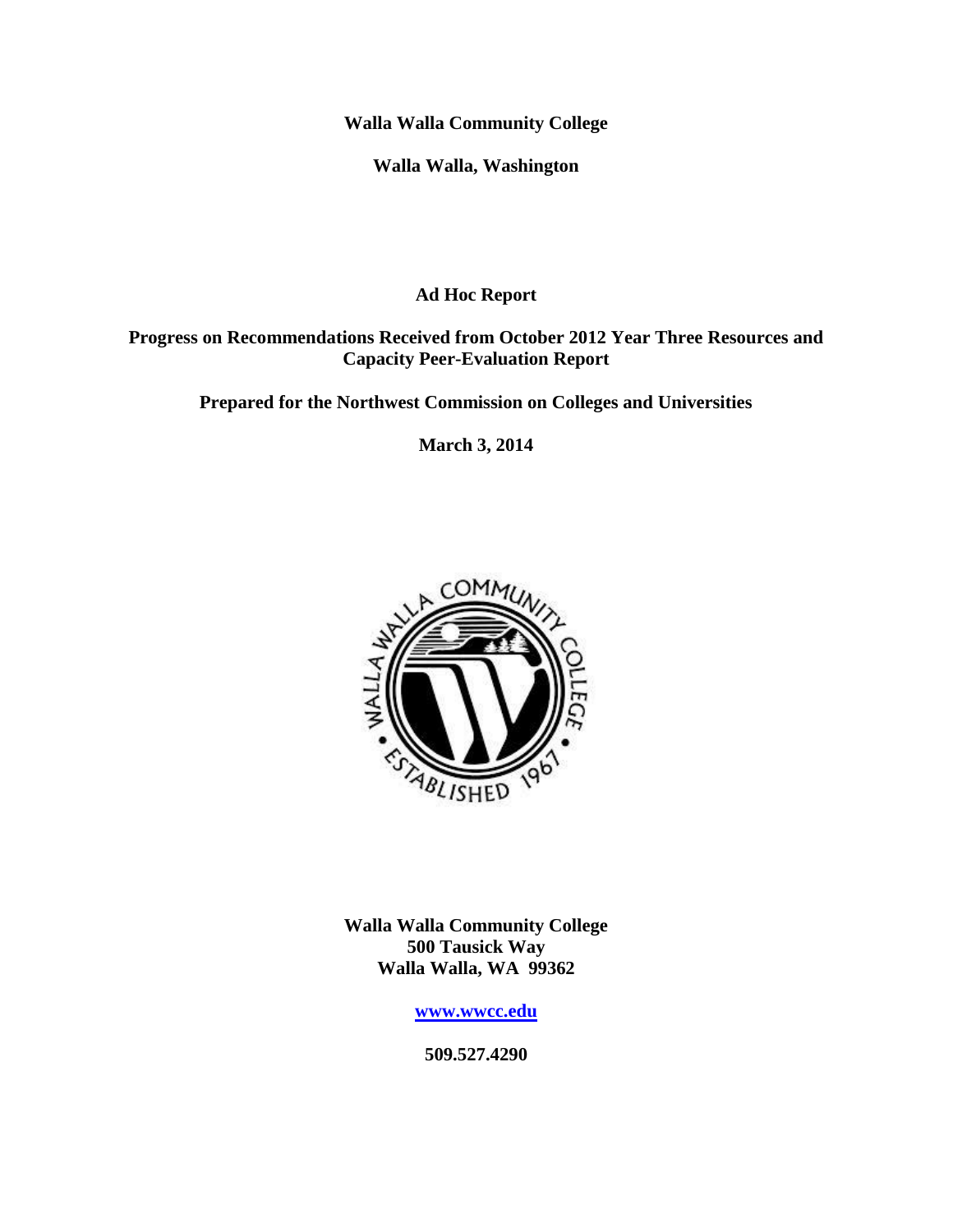## **Table of Contents**

| Brief Update on WWCC's Restructuring Changes since 2012, Year Three Report 4 |  |
|------------------------------------------------------------------------------|--|
|                                                                              |  |
|                                                                              |  |
|                                                                              |  |
|                                                                              |  |
|                                                                              |  |
|                                                                              |  |
|                                                                              |  |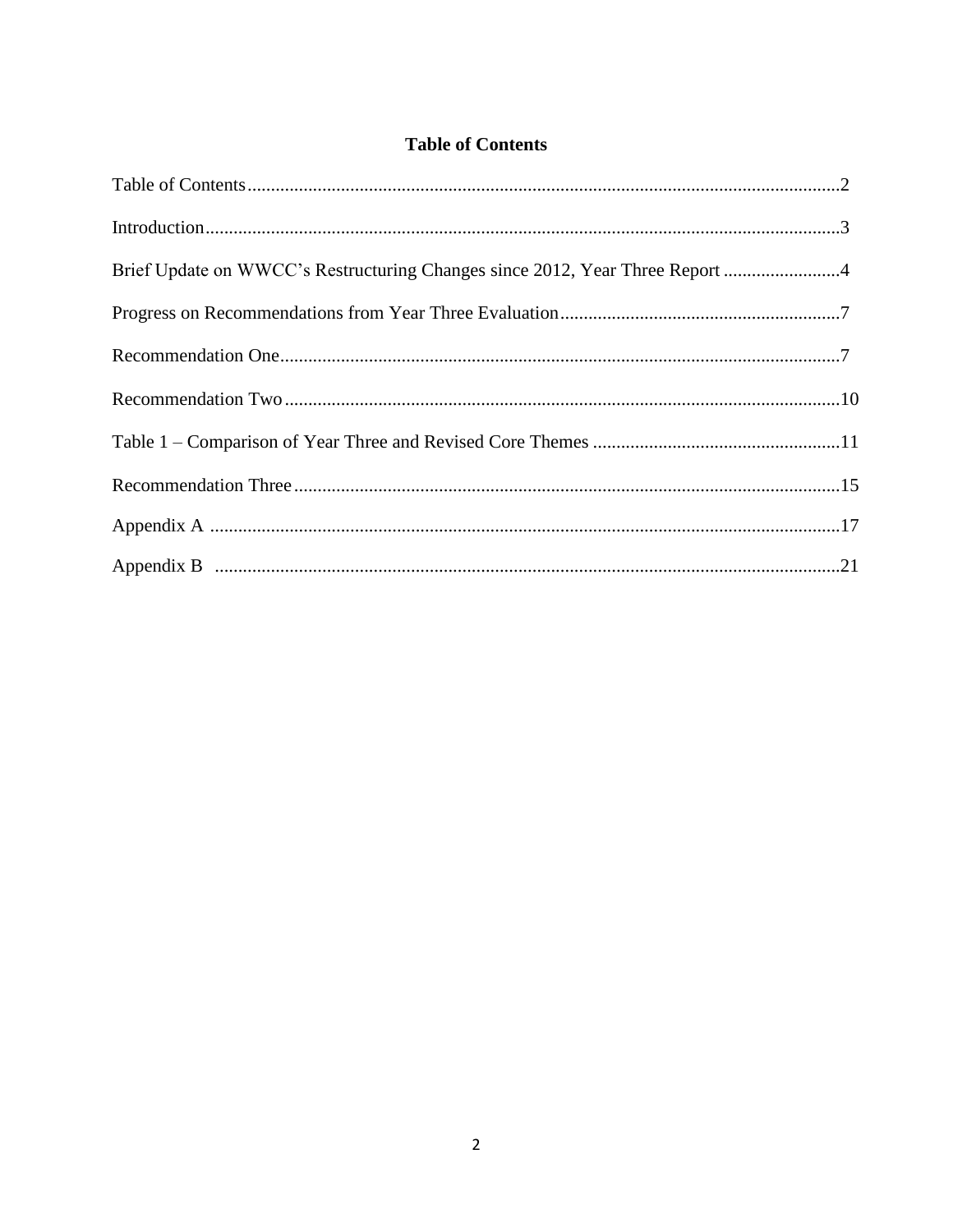#### **Introduction**

In August 2012, Walla Walla Community College submitted its Year Three Accreditation Report to the Northwest Commission on Colleges and Universities. The Year Three Accreditation visit occurred on October 2012, with a team of five peer evaluators from institutions of higher education in three different states. The on-site evaluation resulted in two recommendations. In early December 2012, Dr. Steven VanAusdle, President of WWCC, Vice President of Instruction, Dr. Marleen Ramsey, and Director of Planning, Research, and Assessment, Dr. Nick Velluzzi participated in a telephone conference with Dr. Jeff Fox, chair of the visiting review team and a NWCCU commissioner to discuss the recommendations. In February 2013, WWCC received a letter from the NWCCU indicating that the college's accreditation had been reaffirmed on the basis of the fall 2012, Year Three Resources and Capacity Evaluation, however, the Commission had added a third recommendation.

In a letter dated February 5, 2013, the Commission requested that WWCC address progress on Recommendations 1, 2, and 3 of the fall 2012 Year Three Resources and Capacity Peer-Evaluation Report in an Ad Hoc Report in the spring 2014. This report would not require an additional on-site visit. The Commission's letter also indicated that WWCC was "substantially in compliance with Commission criteria for accreditation, but in need of improvement" with respect to Recommendations 1 and 2. However, the Commission had determined that "Recommendation 3 was an area where the College did not meet the Commission's criteria for accreditation." The letter further stated that WWCC was required to take "appropriate action to ensure that Recommendation 3 was addressed and resolved within the prescribed two-year period."

This Ad Hoc Report will provide a brief overview of changes at WWCC since the Year Three Self-Evaluation site visit as well as discuss the action taken and progress made by WWCC to address the Commission's concern regarding all three recommendations.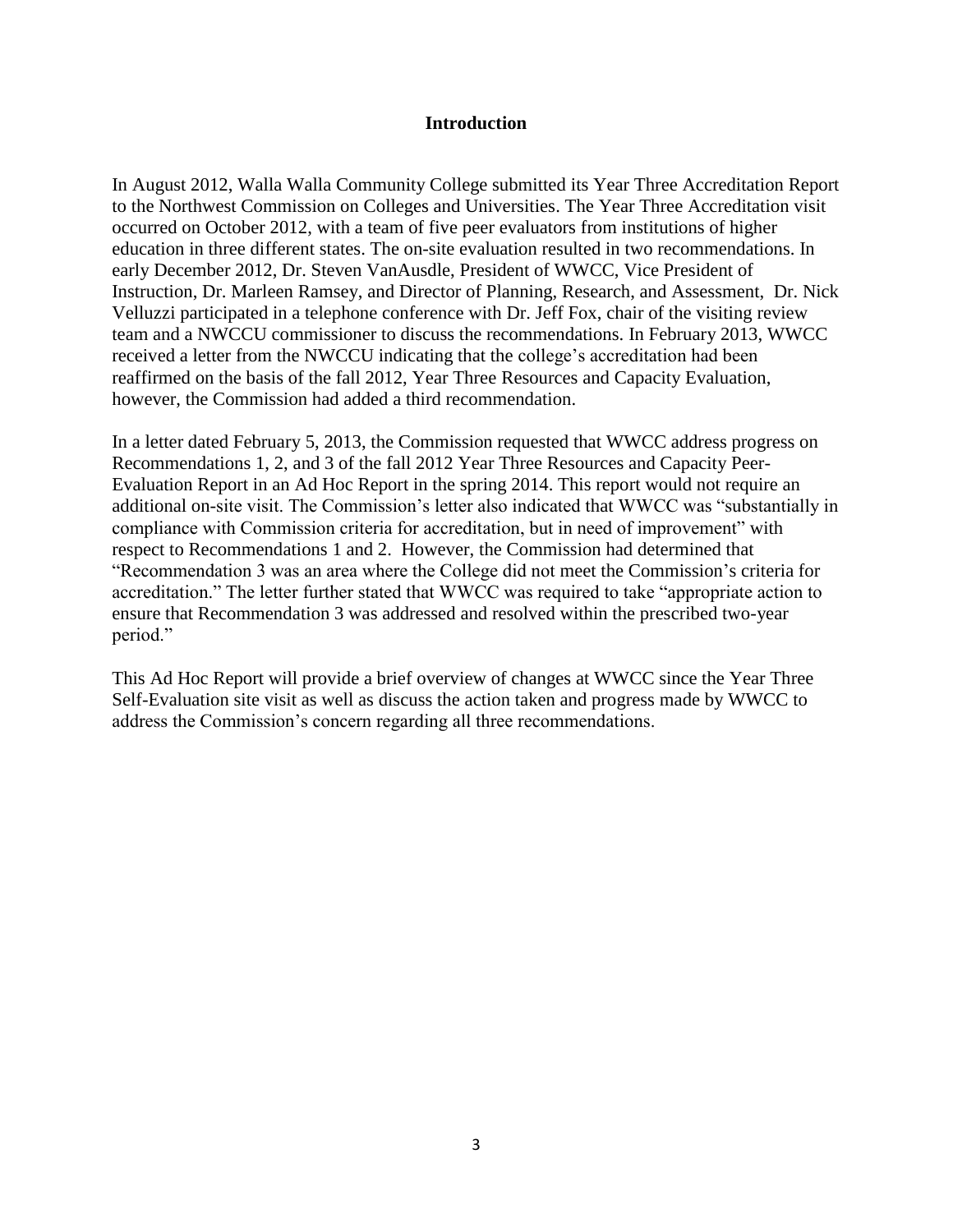### **Walla Walla Community College**

### **Brief Update on WWCC's Restructuring Changes since the 2012, Year Three Self-Evaluation Report**

Over the past year Walla Walla Community College (WWCC) experienced a significant number of retirements with twenty-four faculty, staff, and administrative personnel retiring in June, 2013. The retirements include three individuals holding key administrative positions: Dr. Mindy Nelson, Vice President of Instruction, Workforce Education; James Peterson, Vice President of Administrative Services; and Sandi Madsen, Director of Extended and Distance Learning. With the departure of these individuals, who together had nearly a hundred years of institutional experience and memory, the opportunity arose to evaluate the organization and restructure leadership to align with the changing needs of the institution.

Since 1998, WWCC has had a dual instructional leadership structure with two Vice Presidents of Instruction: Academic Education and Workforce Training. With the retirement of Dr. Mindy Nelson, the instructional leadership structure was reorganized to include one Vice President of Instruction and Chief Instructional Officer, supported by the establishment of several new dean positions to oversee all instructional areas. Dr. Marleen Ramsey, who held the position of Vice President of Instruction, Academic Education, from 2010-2013 was appointed to Vice President of Instruction, Chief Instructional Officer. Dr. Ramsey has had a long tenure at WWCC, having served in a number of different departmental areas including Student Services, Academic Education as a tenured faculty member of the Social Science Division, and Director of Transitional Studies, before assuming the role as Vice President of Instruction, Academic Education in 2010.

Prior to restructuring the instructional leadership, WWCC did not have a dean structure. There are now six deans in the new structure. These include a Dean of Academic Education, to oversee the arts, sciences, and transfer divisions, and a Dean of Transitional Studies, to oversee basic skills, High School-21, GED, ESL, pre-college, I-BEST, and occupational support programs. In consideration of the large number and complexity of the workforce education programs at WWCC, four dean positions were established. These include a Dean of Workforce Education, the Trades; Dean of Business, Entrepreneurship, and Extended Learning; Dean of Agriculture, Energy Systems, and Water; and, Dean of Health Sciences and Nursing. The new structure has been very successful in "de-siloing" workforce education programs as well as encouraging partnerships and collaborations across all disciplinary and program areas. It has also created an environment of clearer communication among all three major instructional areas, Academic, Transitional Studies, and Workforce Education and decreased a sense of competitiveness for resources.

James Peterson, Vice President of Administrative Services, has been at WWCC over 40 years and has served in a variety of leadership areas including workforce programs, capital projects, enrollment and coding, facilities, and maintenance. The retirement of an individual having this level of breadth and depth of institutional memory can cause potential destabilization of services. In order to mitigate this dramatic change, a succession plan was implemented allowing a significant period of over-lap for mentoring and learning to maintain high quality of services.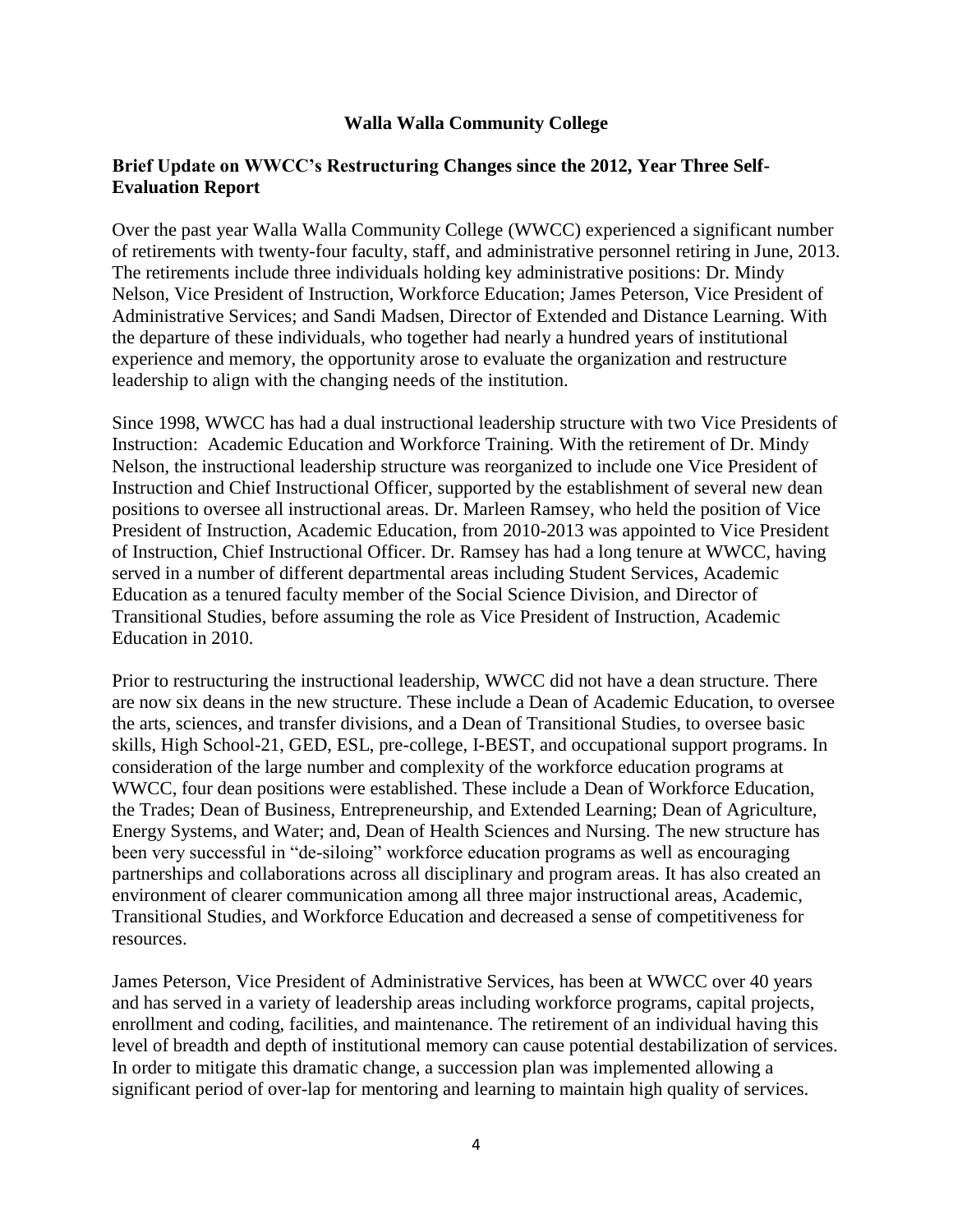The responsibilities pertaining to Mr. Peterson's position have been dispersed between two departments. The responsibilities around enrollment and Student Management System (SMS) data reports now reside in the Department of Planning, Research, and Assessment. Davina Fogg, Vice President of Financial Services took on the oversight of Capital Projects, Facilities, and Maintenance. In August 2013, a Director of Facilities and Capital Projects was hired to manage the operations of all three critical areas.

The Extended Learning Department was downsized extensively during the severe state-wide budgetary cuts that began with the recession in 2008. With the retirement of Ms. Sandi Madsen, Director of Extended Learning and eLearning in June 2013, these programs have come under the supervision of the new Dean of Business, Entrepreneurship, and Extended Learning. Relocating those programs under a new dean has created the space and time for the College to reevaluate the structure and operations of this department, as well as its overall mission and vision. Subsequently, a new commitment has emerged to growing Extended Learning, eLearning, and Entrepreneurial programs. New offerings implemented in the past year include "Community Kitchen" with the Culinary Arts Department, an Entrepreneurial Speaker Series, which brings individuals who have been successful in starting and growing new businesses to share their knowledge and experiences, GroBiz, a program to incubate micro businesses, and STEMfocused learning opportunities within the Kids College summer program.

As part of a statewide initiative in 2013, the transition from ANGEL learning management system (LMS) to CANVAS was undertaken. This is the third LMS migration that the College has undergone since eLearning became a part of the Distance Learning delivery model. The transition from Blackboard to ANGEL took place with little duress because at that time there were only a small number of full-time faculty teaching hybrid, fully online courses, or using enhanced online classrooms. However, transitioning to CANVAS has required greater planning time, organization, and support the adoption. To support the transition from one LMS to another, a new position was created at WWCC that combined distance learning and CANVAS administration and support. This has been a strategic move to ensure professional development and support for faculty as well as a smooth, college-wide (all campuses and instructional programs) adoption of CANVAS as the College's new LMS. A few pilot courses were moved to CANVAS during the spring of 2013, with all instruction fully integrated in Summer Quarter 2013.

WWCC was the recipient of a Title III Grant in 2010. One of the primary initiatives in the Title III grant was to create a planning and assessment office to oversee the strategic planning and assessment processes at the College. In July 2011, a Director of Planning and Assessment position was created and an individual hired. In December, 2012, the institutional researcher left the college for leadership opportunities in another state community college system. With the researcher's departure, WWCC restructured the Planning and Assessment department to include research. In April 2013, a research analyst was hired, and in July of that year an administrative specialist working under the Vice President of Administrative Services was moved into the Department of Planning, Research, and Assessment. That position supports assessment, reporting College data to the State Board of Community and Technical Colleges (SBCTC), and oversees the maintenance of the Online Catalog Administrator (OCA) by ensuring updates to student learning outcomes in the master course outlines are complete and correct.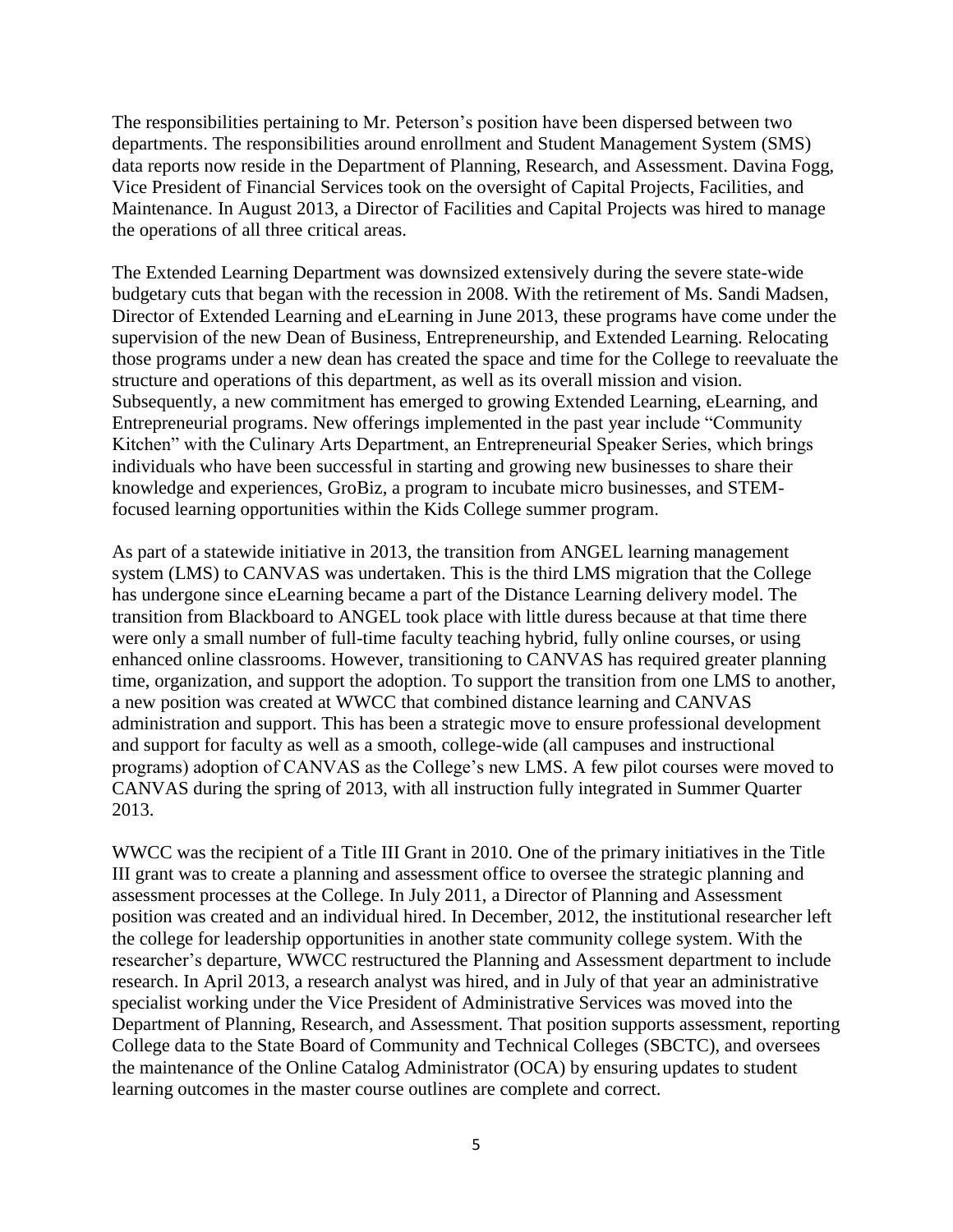In 2013, WWCC became one of nineteen Washington State colleges participating in Achieving the Dream (ATD), a national organization focused on the proliferation and adoption of student success-centered framework that emphasizes degree attainment and increasing success for lowincome, first-generation, and students of color. This initiative has impacted the research capacity of the institution by supporting evidence-based decision making across the college. WWCC's Achieving the Dream Initiative is co-led by two tenured faculty members. Each faculty member was given 1/3 release time from their teaching responsibilities to facilitate this work. A key component of Achieving the Dream at WWCC is to foster a student-centered learning environment and a culture of continuous improvement throughout the entire college. The ATD organization provides each college with a Data Coach and a College Coach to guide and support the transformational work institutions undertake to further the mission of enhancing student success. Achieving the Dream was rolled out to all faculty and staff during the Fall 2013 Inservice. Both coaches participated in the Fall In-service and have made intermittent follow-up trips during the 2013-14 academic year.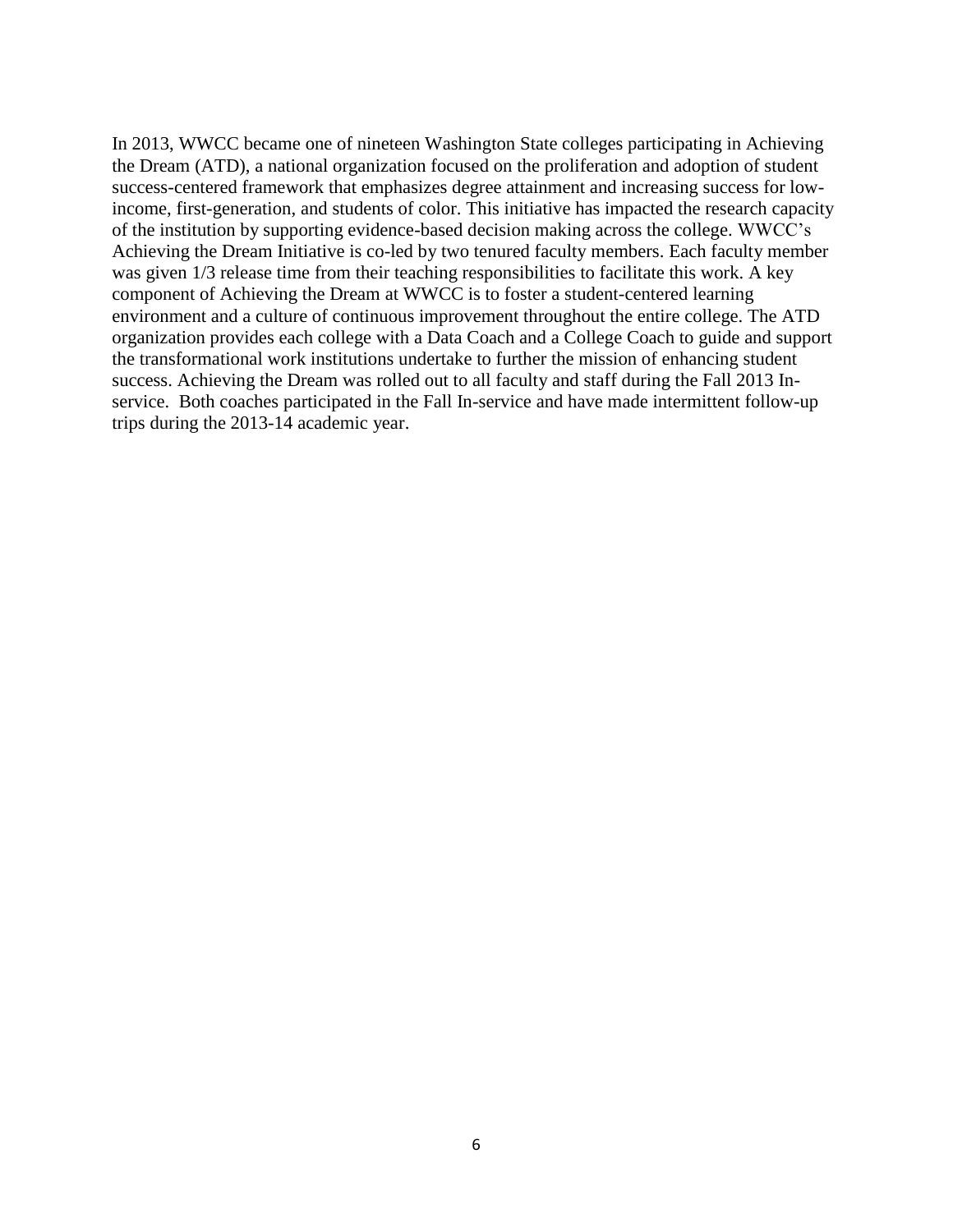### **Progress on Recommendations from Year Three Evaluation**

### **Recommendation 1**

*"Walla Walla Community College defined mission fulfillment in the context of its purpose, characteristics, and expectations; however, the evaluation committee found no evidence that the College was guided by that definition in articulating institutional accomplishments or outcomes that represent an acceptable threshold or extent of mission fulfillment"* (Standard 1.A.2).

After reviewing the recommendations received on the Year Three Peer-Evaluation Report, WWCC recognized the need to revisit its vision and mission statement and to study how the mission guides and directs the College's accomplishments and outcomes. In conjunction with this past year's focus on strategic planning, the College also concentrated on reviewing and revising its vision and mission statement.

In the fall of 2012, an executive strategic planning committee was organized to initiate the strategic planning process. The committee was comprised of the President, Vice President of Administrative Services, a tenured faculty member, and the Director of Planning, Research, and Assessment. The committee met on a regular basis throughout the fall and winter months reviewing the College's vision statement, mission statement, core themes, and objectives. Strategic planning meetings were also set up with targeted groups within each departmental area of WWCC, including instruction, student services, facilities, IT, business services, library, and with key administrators, staff, and faculty at Clarkston Center and Corrections Education Center.

The planning process continued through the summer of 2013, which included meetings with staff and faculty at the Walla Walla Campus, Clarkston Campus, and educational programs at Washington State Penitentiary and Coyote Ridge Correctional Center. During the fall quarter of 2013, four different planning sessions were held with community and industry partners in the Walla Walla service district as well as in Clarkston. Planning sessions were also held with students on both campuses. Students involved in these planning sessions included Associated Student Body (ASB) student leaders on both campuses, and student representatives from academic transfer, Transitional Studies, and workforce training programs. Throughout the entire year and a half, the committee regularly updated and discussed the strategic planning progress with College Council and with the Board of Trustees.

In December 2013, the Director of Planning, Research, and Assessment and chair of the strategic planning committee brought the initial draft revisions of WWCC's vision and mission statements, and planning assumptions for review. In January 2014, the vision and mission statement were again reviewed and discussed and at the February 19, 2014 Board of Trustees meeting, the Board approved the strategic plan and the revised mission and vision statements. They are as follows:

### **Vision Statement**

*Walla Walla Community College will be the catalyst that transforms our students' lives and the communities we serve.*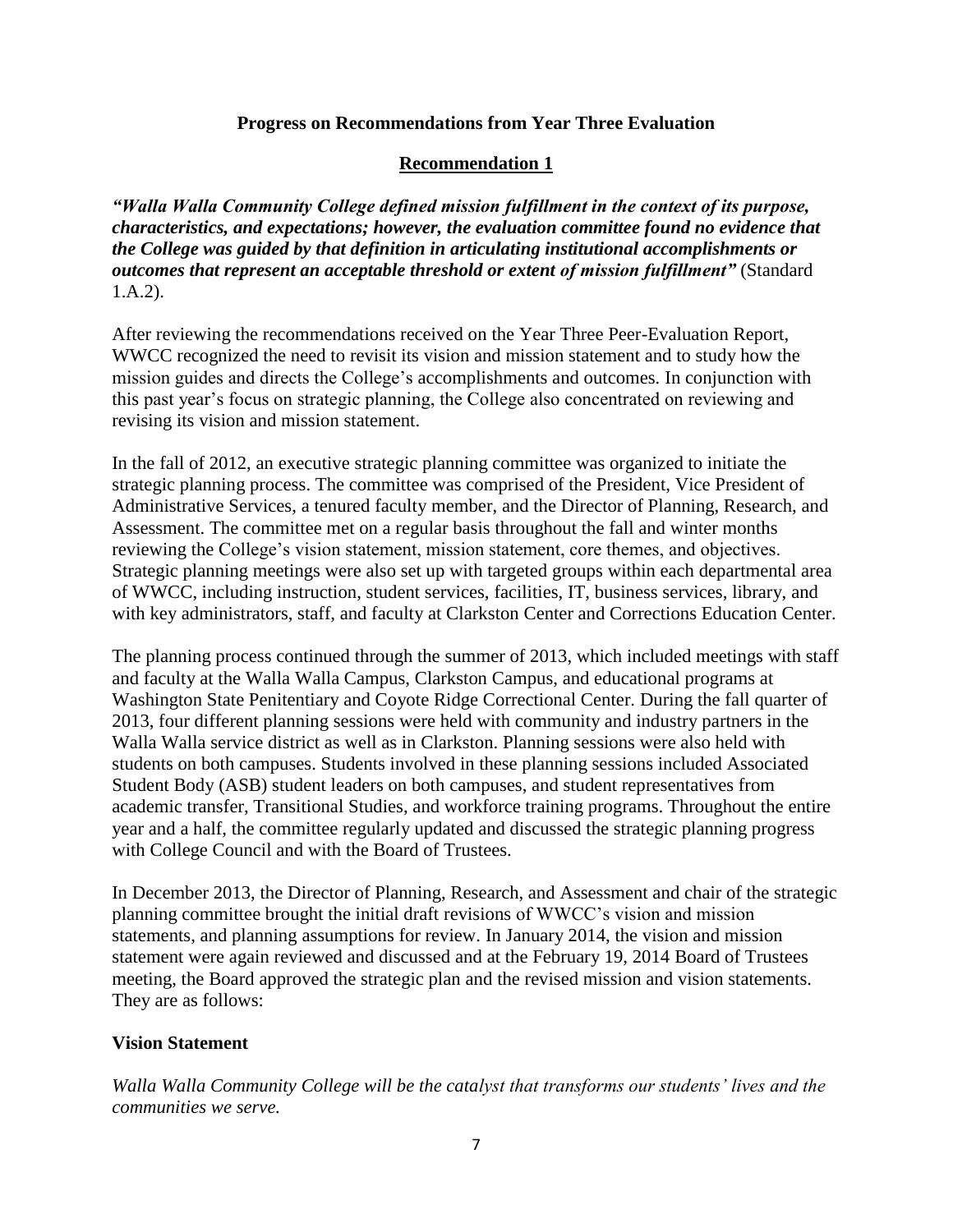### **Mission Statement**

*Walla Walla Community College inspires all students to discover their potential and achieve their goals by providing relevant, equitable, and innovative learning opportunities and services.*

In order for WWCC to demonstrate that mission fulfillment was communicated with clarity and transparency, it was crucial to accelerate progression towards a college culture that used evidence to guide decisions supporting success and attainment for all students. While the College collected a great deal of data (i.e., enrollment, student demographics, retention and completion, graduation, and transfer), not all areas were analyzed for trends. Nor was the data used campuswide to inform decision-making. In December 2012, an Achieving the Dream (ATD) application was submitted with the goal of having ATD's coaches guide and mentor the use of data in identifying the most vulnerable students. With increased awareness, access, and transparency of data, the College could then develop and provide equitable learning opportunities and services for the neediest students. In February 2013, a letter was received confirming that WWCC had been accepted in Achieving the Dream (ATD).

Since June 2013, a core leadership team co-led by two tenured faculty, has been working on the ATD self-study of WWCC's college-wide policies, procedures, and practices and their impact on students. This study, combined with additional quantitative and qualitative data analysis, provides the basis for formulating key initiatives to support student success, in light of our vision and mission. With support of the Achieving the Dream initiative, one of our overarching goals is to undergo an institutional transformation that entails the systematic use of qualitative and quantitative data to inform the decision-making processes throughout the entire college in order to enhance student success.

Significant progress has been made towards articulating institutional accomplishment or outcomes reflecting mission fulfillment. As part of the Achieving the Dream work, a data team was established of key staff and faculty from different departments. The ATD data team has been meeting every other week since August 2013. The Planning and Research page was created as a link on the WWCC's website and this has allowed greater access and transparency to data information. Institutional data including assessments and outcomes from across the campus, IPEDS data, college plans (i.e., strategic plan, facility master plan, etc.), and dashboards are accessible on the Planning and Research page [\(http://www.wwcc.edu/CMS/index.php?id=3907\)](http://www.wwcc.edu/CMS/index.php?id=3907). The president also presents annually a Student Success report to the Board of Trustees summarizing student success, achievement, and mission fulfillment (**see Appendix A**).

In 2011, WWCC was one of four community college finalists chosen as a college of distinction by the Aspen Institute. In March 2013, the Aspen Institute announced Walla Walla Community College as a co-winner of the notable Aspen Prize for Community College Excellence. This national recognition was based upon Aspen's four criteria distinguishing exceptional community colleges. They include:

a. **Completions and transfer to four-year colleges** - WWCC has a 54% completion to degree rate compared to the national average of 25% for community colleges.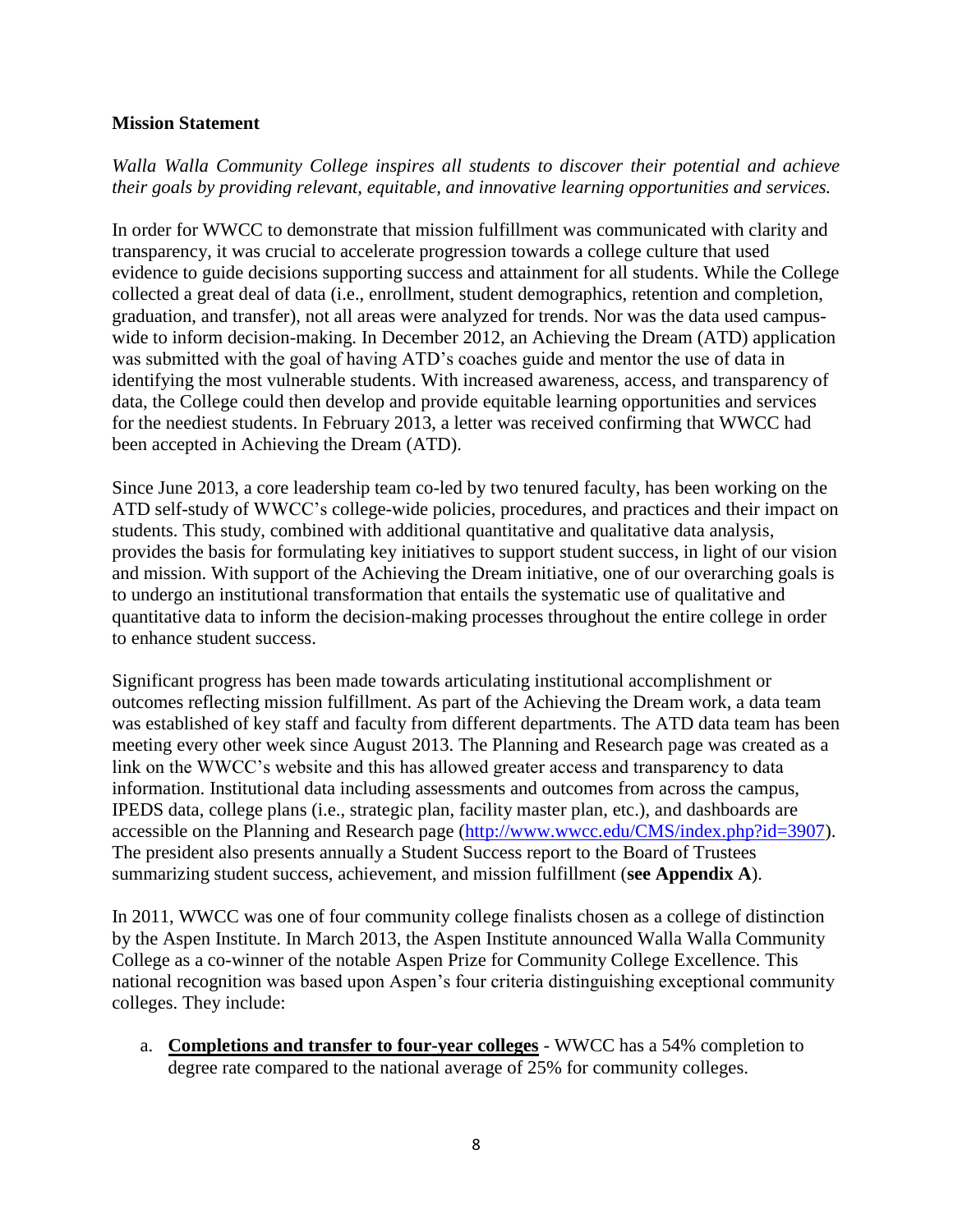- b. **Outcomes** WWCC measures student learning outcomes at the course, program, and degree level, which has improved the quality of the learning environment across disciplines and programs (i.e., WWCC has the third largest nursing program in Washington's CTC system. In 2011-12, WWCC's RN graduates averaged a 96.5% pass rate on licensure exams, which is higher than students from other large CTC nursing programs and two state research universities).
- c. **Equity** Over 650 displaced adult workers retrain annually at WWCC with greater than 70% re-employment. Nineteen percent of WWCC students are of Hispanic descent. Hispanic females graduate at nearly the same rate as white female and male students. With support of ATD, WWCC is identifying interventions designed to address the attainment gap for male Hispanic students.
- d. **Post-graduation success and employment after graduation** WWCC graduates earned more than twice the wages of other new hires in the College's service district (2010 Washington State Wage Records show WWCC students at \$54.756 compared to \$20,904).

WWCC has made significant progress, yet continues to work on developing a systematic evidence based infrastructure to clearly articulate institutional accomplishments and outcomes that reflect mission fulfillment. The results of this work will be in place and more clearly discernible at the time of the Seven Year Evaluation visit.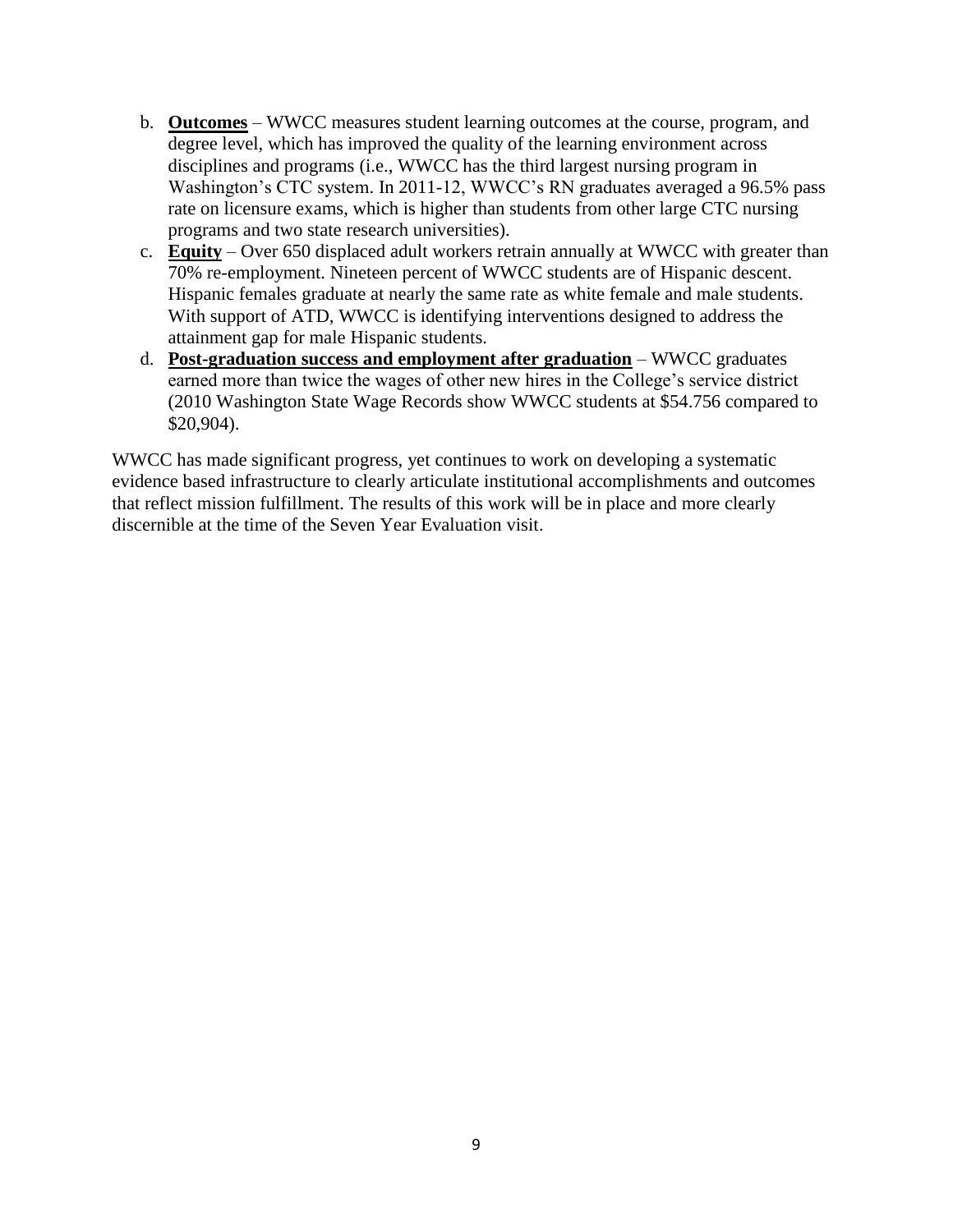### **Recommendation 2**

*"The College made significant progress in establishing objectives for each of its core themes and is near completion of this project. The committee recommends that the institution complete the process of identifying meaningful, assessable, and verifiable indicators of achievement to form the basis for evaluating accomplishment of the core theme objectives"* (Standard 1.B.2).

As was indicated earlier in the report, WWCC spent the past 18 months working on its strategic plan, reviewing its vision and mission, and revising core themes, objectives, and indicators. Special focus on core themes, objectives, and indicators began in fall 2013. Each of the core themes was reviewed and analyzed based upon the peer evaluators' recommendation that the indicators were not clearly measurable. This evaluation and revision work began first in the executive strategic planning committee and then was taken to smaller study groups as part of the strategic planning process. As a result of this study and analysis, the core themes, objectives, and indicators have undergone significant review and revision.

The strategic planning and study groups found that core theme two, "Encourage Innovative and Diverse Learning Opportunities" included indicators that were determined to overlap with indicators of core theme one, "Promote Student Success and Achievement." After considerable discussion and dialogue the consensus emerged to delete "Encourage Innovative and Diverse Learning Opportunities" and add the core theme, "Resource Stewardship." Resource stewardship is a strong value at WWCC reflected in the college's commitments to maintain financial adequacy and enhance funding in the current budget climate, and environmental sustainability as it pertains to carbon emissions, energy, and innovative practices that reduce paper consumption and increase organizational efficiencies.

The "Strengthen Community" core theme has also undergone major changes. The strategic planning and study groups realized that this core theme actually had two significant components: an internal community and external community. As indicators were identified it was determined that it would be important to clearly distinguish these two components, something that was not clearly done in the Year Three report.

The opportunity of identifying and re-evaluating WWCC's core themes, which was first reported in Standard One, has been a work in progress. Significant progress has been made since the College first began the work of identifying core themes in 2010. The core themes articulated in chapter one were reviewed and revised for the Year Three Self-Evaluation report. The recommendation received in the Year Three team evaluation to "complete the process of identifying meaningful, assessable, and verifiable indicators of achievement to form the basis for evaluating accomplishment" has provided the College yet another opportunity to engage the college community in examining the institution's vision, mission, and values, and how mission fulfillment is being accomplished in a meaningful and relevant way. In addition to the data required to quantify and qualify mission fulfillment, discussions also involved faculty and staff thinking about how they contribute to the mission and student success through their work. Significant work and progress has been made and will be clearly discernible in WWCC's Year Seven Evaluation Report.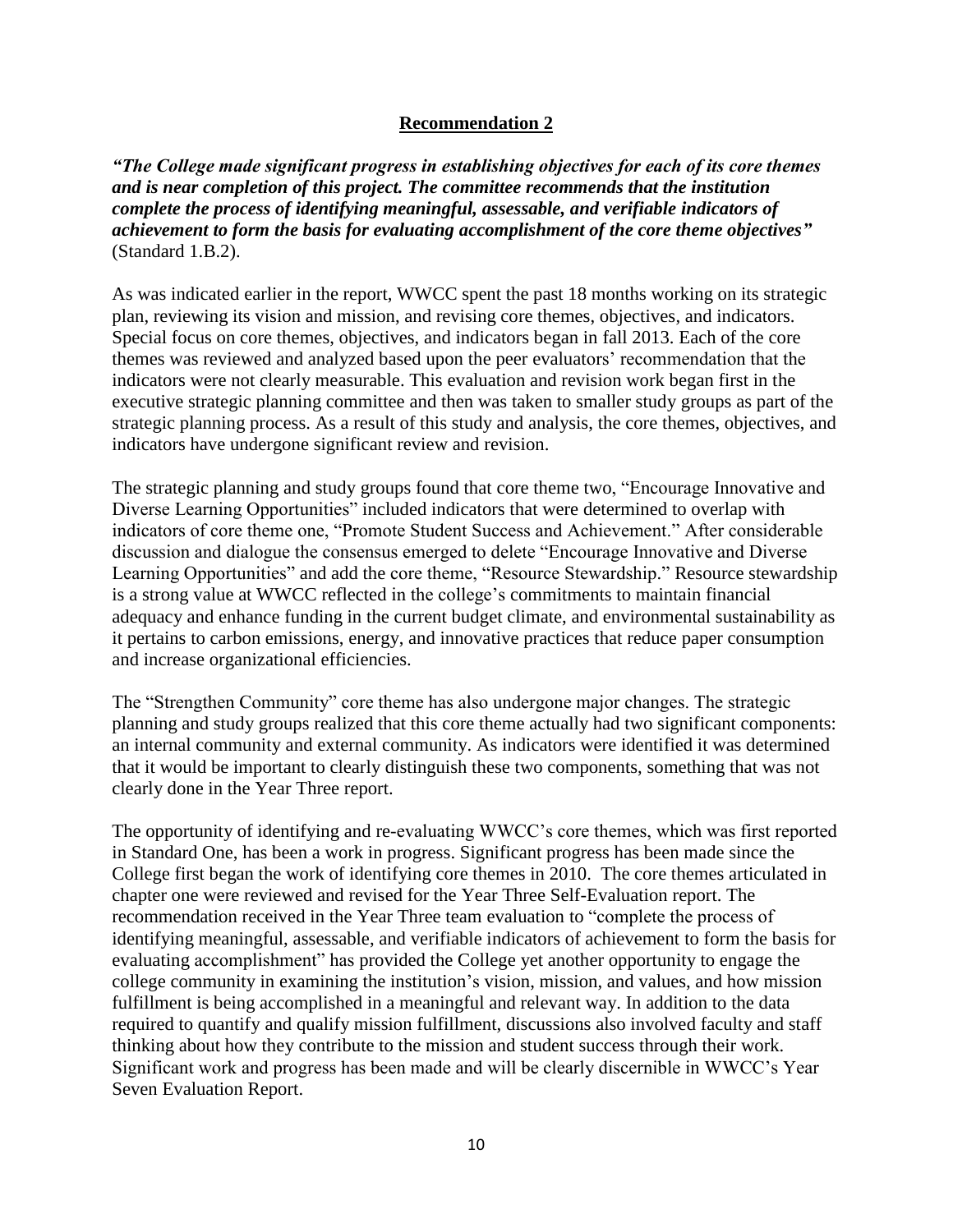In Table 1 the core themes, objectives, and indicators that were developed in WWCC's Year Three Self-Evaluation are compared to Year Five revised core themes, objectives, and indicators.

| 1 avit 1<br><b>YEAR THREE</b>                                                  | YEAR FIVE REVISED                                           |  |  |  |
|--------------------------------------------------------------------------------|-------------------------------------------------------------|--|--|--|
| <b>Core Theme One</b>                                                          | <b>Core Theme One</b>                                       |  |  |  |
| <b>Promote Student Success and Achievement</b>                                 | <b>Student Success</b>                                      |  |  |  |
| Objective One - Academic Education: Prepare students for                       | Objective One - Academic Education: Prepare students for    |  |  |  |
| baccalaureate education                                                        | baccalaureate education                                     |  |  |  |
| <b>Indicators:</b>                                                             | <b>Indicators:</b>                                          |  |  |  |
| Continual improvement of students demonstrating<br>$\bullet$                   | Enrollment<br>$\bullet$                                     |  |  |  |
| communication, critical analysis, diversity, digital                           | Participation Rate (rate per 1,000 ages 18-64)<br>$\bullet$ |  |  |  |
| information and technology competencies when                                   | Retention<br>$\bullet$                                      |  |  |  |
| assessed on AA/AS degree learning outcomes, using                              | <b>Student Achievement Points</b><br>$\bullet$              |  |  |  |
| FY 2011-12 as baseline data.                                                   | Attainment<br>$\bullet$                                     |  |  |  |
| Continual improvement of students indicating<br>$\bullet$                      | Transfer to baccalaureate institutions<br>$\bullet$         |  |  |  |
| satisfaction with instruction on student evaluations,                          |                                                             |  |  |  |
| using FY 2010 as baseline data                                                 |                                                             |  |  |  |
| Continual increase in the number of full-time faculty<br>$\bullet$             |                                                             |  |  |  |
| participating in professional development                                      |                                                             |  |  |  |
| opportunities in discipline-specific areas, pedagogy,                          |                                                             |  |  |  |
| and multi-media delivery systems, using FY 2010-11                             |                                                             |  |  |  |
| as baseline data                                                               |                                                             |  |  |  |
| Ongoing evaluation and assessment of hybrid and<br>$\bullet$                   |                                                             |  |  |  |
| online courses by the instructional designer and with                          |                                                             |  |  |  |
| support of T3 (Title III) Academy course innovation                            |                                                             |  |  |  |
| grants                                                                         |                                                             |  |  |  |
| Continual improvement on retention and completion<br>$\bullet$                 |                                                             |  |  |  |
| rates for transfer students, using FY 2010-11                                  |                                                             |  |  |  |
| baseline data                                                                  |                                                             |  |  |  |
| Continual improvement of the number of students<br>$\bullet$                   |                                                             |  |  |  |
| completing baccalaureate degrees upon graduating                               |                                                             |  |  |  |
| from WWCC as indicated currently by National                                   |                                                             |  |  |  |
| Student Clearinghouse and MRTE database                                        |                                                             |  |  |  |
| Objective Two - Workforce Education: Prepare students to                       | Objective Two - Workforce Education: Prepare students to    |  |  |  |
| enter and advance in middle and high skill employment                          | enter and advance in middle and high skill employment       |  |  |  |
| <b>Indicators:</b>                                                             | <b>Indicators:</b>                                          |  |  |  |
| Continual improvement of workforce students<br>$\bullet$                       | Enrollment<br>٠                                             |  |  |  |
| meeting hands-on evaluation of industry skill                                  | Participation Rate (rate per 1,000 ages 18-64)<br>٠         |  |  |  |
| standards, where applicable, using FY 2010-11                                  | Retention<br>$\bullet$                                      |  |  |  |
| baseline data.                                                                 | Attainment<br>٠                                             |  |  |  |
| Continual increase of workforce students meeting<br>$\bullet$                  | Labor market outcomes, i.e. employment, and<br>$\bullet$    |  |  |  |
| license or certification requirements, where                                   | earnings                                                    |  |  |  |
| applicable, using FY 2010-11 as baseline data.                                 | <b>Student Achievement Points</b><br>$\bullet$              |  |  |  |
| 100% of workforce programs have advisory                                       |                                                             |  |  |  |
| committees that meet on a scheduled basis to review                            |                                                             |  |  |  |
| curriculum and give recommendations regarding                                  |                                                             |  |  |  |
| changes in industry requirements.<br>100% of workforce education curriculum is |                                                             |  |  |  |
| developed by DACUMS and recognized industry                                    |                                                             |  |  |  |
| standards. Associated accrediting include entities                             |                                                             |  |  |  |
| such as ASE, WABO, and NATEF.                                                  |                                                             |  |  |  |
| 100% accredited workforce education programs are<br>$\bullet$                  |                                                             |  |  |  |
| reviewed and assessed by third party industry                                  |                                                             |  |  |  |
| associations.                                                                  |                                                             |  |  |  |
| Continual improvement of employers' satisfaction<br>$\bullet$                  |                                                             |  |  |  |
| with workforce completers indicated in annual                                  |                                                             |  |  |  |
| employers' surveys, using FY 2010-11 baseline data.                            |                                                             |  |  |  |

## **Table 1**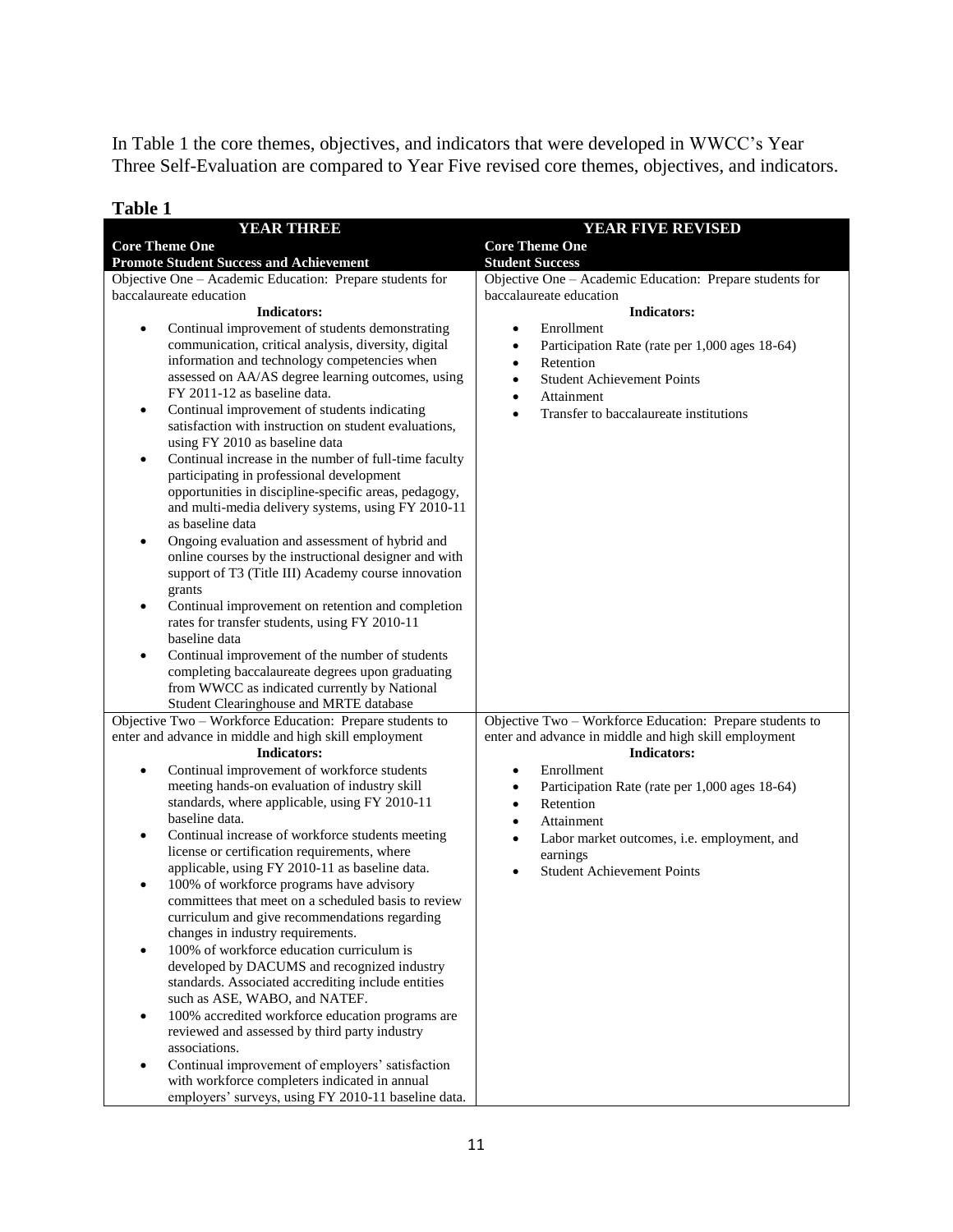| Continual improvement of graduation rates of<br>$\bullet$                      |                                                                 |
|--------------------------------------------------------------------------------|-----------------------------------------------------------------|
| workforce students enrolled in degree or $1+$ year                             |                                                                 |
| certificate programs, using FY 2010-11 baseline                                |                                                                 |
| data.                                                                          |                                                                 |
| Continual improvement of workforce degree                                      |                                                                 |
| completers employed in their field of training and/or                          |                                                                 |
| continuing their education, using FY 2010-11                                   |                                                                 |
| baseline data.                                                                 |                                                                 |
| Objective Three - Transitional Studies: Prepare students to                    | Objective Three - Transitional Studies: Prepare students to     |
| master academic or technical skills required to further their                  | master academic or technical skills required to further their   |
| education or secure family wage employment.                                    | education or secure family wage employment                      |
| <b>Indicators:</b>                                                             | <b>Indicators:</b>                                              |
| Continual improvement of level gains made by basic<br>$\bullet$                | Enrollment<br>$\bullet$                                         |
| skills students that CASA post-assess, using FY                                |                                                                 |
| 2010-11 baseline data.                                                         | Participation Rate (rate per 1,000 ages 18-64)<br>$\bullet$     |
|                                                                                | Rate of progression from adult basic education and              |
| Continual increase of basic skills students indicating<br>$\bullet$            | developmental math, and successful completion of                |
| satisfaction of instruction on student course                                  | college-level math                                              |
| evaluations, using FY 2010-11 baseline data.                                   | Rate of progression from adult basic education and<br>$\bullet$ |
| Continual improvement in the number of federally<br>٠                          | developmental writing to successful completion of               |
| reportable basic skills students, using 2010-11                                | college-level writing                                           |
| baseline data.                                                                 | Placement, retention,<br>and completion of post-<br>$\bullet$   |
| Continual improvement of retention and level<br>$\bullet$                      | secondary education<br>programs (Transfer and                   |
| completion rates, using FY 2010-11 baseline                                    | Workforce Education)                                            |
| WABERS data.                                                                   | Integration of instruction and occupational skill<br>$\bullet$  |
| Continual improvement of GED completion rates,                                 | training                                                        |
| using FY 2010-11 baseline data.                                                | <b>Student Achievement Points</b><br>$\bullet$                  |
| Continual improvement of ESL students                                          |                                                                 |
| transitioning to basic skills, pre-college, and college-                       |                                                                 |
| level courses, using FY 2010-11 baseline data.                                 |                                                                 |
| Continual improvement in basic skills students                                 |                                                                 |
| transitioning to pre-college and college courses as                            |                                                                 |
| established on FY 2010-11 baseline data.                                       |                                                                 |
| Objective Four - Extended Learning: Encourage and support                      | (No Objective Four)                                             |
| life-long learning                                                             |                                                                 |
| <b>Indicators:</b>                                                             |                                                                 |
| Continual improvement of Quest students returning                              |                                                                 |
| for additional courses as established on 2010-11                               |                                                                 |
| baseline data.                                                                 |                                                                 |
| Continual improvement of Lifelong Learning<br>$\bullet$                        |                                                                 |
| students returning for additional courses, as                                  |                                                                 |
| established on FY 2010-11 baseline data.                                       |                                                                 |
|                                                                                |                                                                 |
|                                                                                |                                                                 |
| Continual improvement of Kid's College students                                |                                                                 |
| returning for additional sessions, using FY 2010-11                            |                                                                 |
| baseline data.                                                                 |                                                                 |
| Continual improvement of extended learning<br>$\bullet$                        |                                                                 |
| students' satisfaction of instruction on course                                |                                                                 |
| evaluations, using FY 2010-11 baseline data.                                   |                                                                 |
| <b>Core Theme Two</b>                                                          | <b>Core Theme Two</b>                                           |
| <b>Strengthen Community</b>                                                    | <b>Strengthen Community</b>                                     |
| Objective One - WWCC is responsive, adaptive, and relevant                     | 2.a - Strengthen Internal Community                             |
| to the changing needs of the community                                         | Objective One - Attract and retain talent                       |
| <b>Indicators:</b>                                                             | <b>Indicators:</b>                                              |
| Demonstrate regional economic impact analysis of                               | Turnover rate                                                   |
| high-demand programs.                                                          | Provide competitive compensation<br>$\bullet$                   |
| Continual increase of student enrollment and<br>$\bullet$                      | Increase FT/PT faculty ratio<br>$\bullet$                       |
| completion rates in high demand programs that                                  | Employee engagement<br>$\bullet$                                |
| support economic and environmental sustainability,                             | Improve "Wellness"<br>$\bullet$                                 |
| using FY 2010-11 baseline data.                                                | Invest in professional development<br>$\bullet$                 |
| Continual adoption of "green practices" as<br>٠                                | Invest in leadership development<br>$\bullet$                   |
| documented by the Sustainability Committee, using<br>FY 2010-11 baseline data. |                                                                 |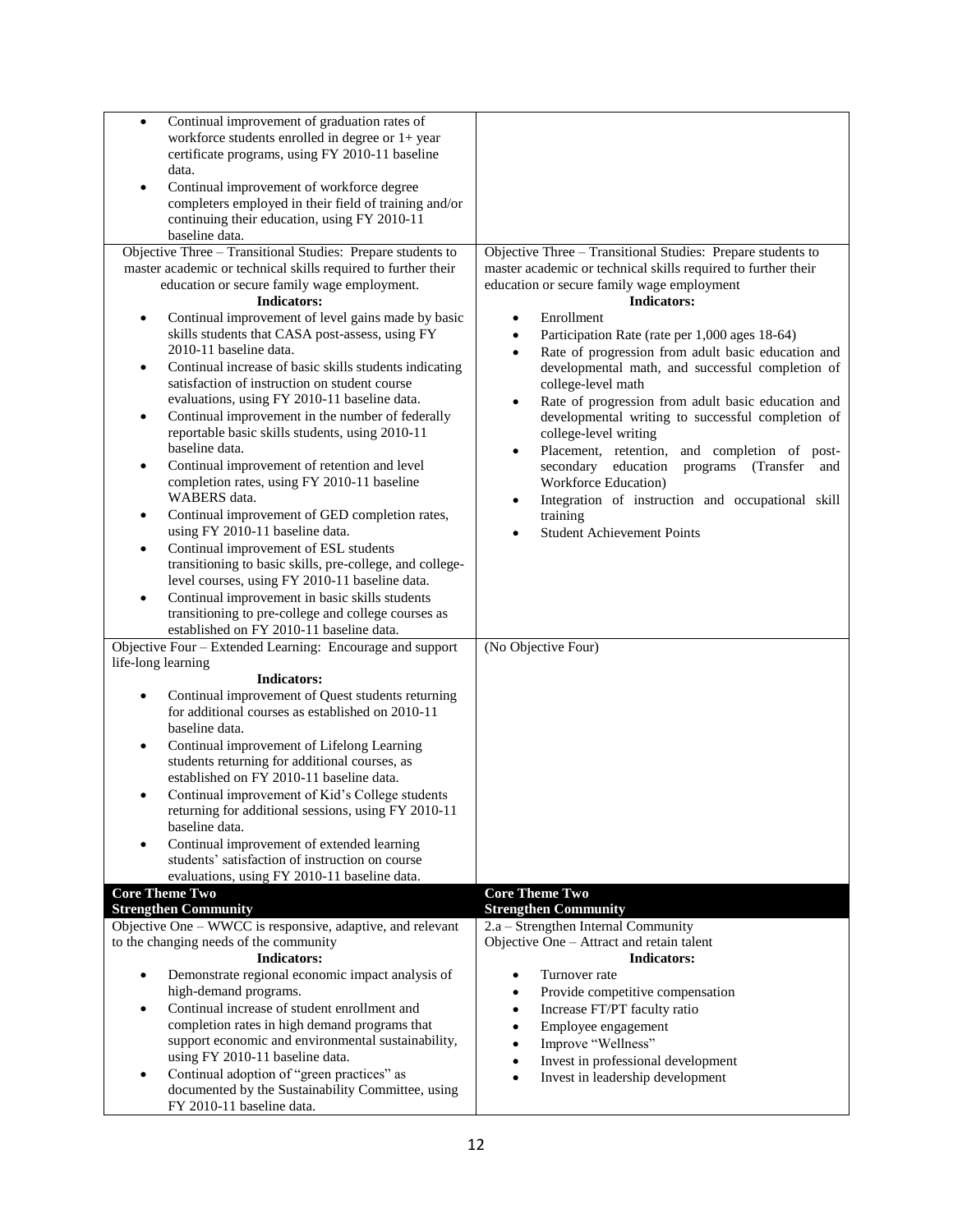| $\bullet$      | At least one event that promotes environmentally                      |                                                                            |
|----------------|-----------------------------------------------------------------------|----------------------------------------------------------------------------|
|                | responsible and sustainable practice occurs each                      |                                                                            |
|                | academic quarter.                                                     |                                                                            |
| $\bullet$      | WWCC will utilize the Sustainability Tracking,                        |                                                                            |
|                | Assessment, and Rating System (STARS) as a                            |                                                                            |
|                |                                                                       |                                                                            |
|                | measurement tool to assess the college's                              |                                                                            |
|                | sustainability plan. Tracking will show continual                     |                                                                            |
|                | improvement using FY 2010-11 baseline data.                           |                                                                            |
| $\bullet$      | Continual increase of high return, high demand                        |                                                                            |
|                | workforce certificates and degrees awarded, using                     |                                                                            |
|                | 2010-11 baseline data.                                                |                                                                            |
|                |                                                                       |                                                                            |
| $\bullet$      | Continual increase of economic development funds                      |                                                                            |
|                | leveraged by Innovation Partnership Zone (IPZ),                       |                                                                            |
|                | using 2010-11 baseline data.                                          |                                                                            |
|                | Demonstrate the socio-economic impact of WWCC,                        |                                                                            |
|                | using FY 2010-11 baseline data.                                       |                                                                            |
|                | Objective Two - Improve access to opportunities in higher             | 2.b - Strengthen External Community                                        |
| education      |                                                                       | Objective One – Contribute to the economic development of                  |
|                |                                                                       |                                                                            |
|                | <b>Indicators:</b>                                                    | the region, state, and country                                             |
| $\bullet$      | Continual increase in fundraising and gift giving,                    | <b>Indicators:</b>                                                         |
|                | using 2010-11 baseline year.                                          | Maintain Walla Walla Innovation Partnership Zone<br>$\bullet$              |
| $\bullet$      | Continual increase of the number, percentage, and                     | designation and leadership role                                            |
|                | amount of scholarship and grant award opportunities,                  | Short-term and incumbent worker training<br>$\bullet$                      |
|                | using FY 2010-11 as baseline data.                                    | Applied regional economic research (economic<br>$\bullet$                  |
|                | Continual increase of retention and completion rates                  | impact analysis, industry cluster analysis, labor                          |
| $\bullet$      |                                                                       |                                                                            |
|                | of non-traditional, at-risk, and first generation                     | market studies, skills gap analysis, attainment gap                        |
|                | students, using FY 2010-11 as baseline data.                          | analysis)                                                                  |
| $\bullet$      | Continual improvement of extended learning                            | Align programs with high demand occupations and<br>$\bullet$               |
|                | students' satisfaction of instruction on course                       | industries                                                                 |
|                | evaluations, using FY 2010-11 as baseline data.                       |                                                                            |
|                |                                                                       |                                                                            |
|                |                                                                       |                                                                            |
|                | Objective Three - Create and establish collaboration and              | Objective Two - Establish and maintain partnerships that                   |
|                | productive community relationships                                    | support a healthy economy and environment                                  |
|                | <b>Indicators:</b>                                                    | <b>Indicators:</b>                                                         |
| $\bullet$      | Continual increase of WWCC staff and faculty                          | Non-credit course offerings (Extended Learning,<br>$\bullet$               |
|                | serving on non-profit and service-related community                   | Quest, Community Education, Kid's College)                                 |
|                | program boards and projects, using 2010-11 baseline                   | Support organizations co-located on WWCC campus<br>$\bullet$               |
|                | data.                                                                 | Establish strategic partnerships that facilitate student<br>$\bullet$      |
| $\bullet$      | Continual increase in the scope and breadth of                        |                                                                            |
|                |                                                                       | success (i.e., new program development and student                         |
|                | articulation agreements with regional colleges and                    | placement)                                                                 |
|                | universities, using 2010-11 baseline data.                            |                                                                            |
| $\bullet$      | Continual increase in collaborations and partnerships                 |                                                                            |
|                | with K-12 districts in WWCC's service area, using                     |                                                                            |
|                | 2010-11 baseline data.                                                |                                                                            |
|                | Continual increase of college resources (e.g.,                        |                                                                            |
|                | facilities, expertise, and services), using FY 2010-11                |                                                                            |
|                | baseline data.                                                        |                                                                            |
|                | <b>Core Theme Three</b>                                               | <b>Core Theme Three</b>                                                    |
|                | <b>Encourage Innovative and Diverse Learning Opportunities</b>        | <b>Resource Stewardship</b>                                                |
|                |                                                                       |                                                                            |
|                | Objective One - Provide diverse and experiential learning             | Objective One - Secure necessary resources<br><b>Indicators:</b>           |
| opportunities. | <b>Indicators:</b>                                                    | $\bullet$                                                                  |
|                |                                                                       | Optimize (secure and strategically allocate) state-                        |
|                | Continual increase in the number of graduates with                    | based resources to support mission fulfillment                             |
|                | A.A./A.S./A.A.A.S. degrees successfully completing                    | Diversify financial support beyond state allocation<br>$\bullet$           |
|                | two or more courses that involve experiential                         | and tuition revenue                                                        |
|                | learning, using FY 2010-11 baseline data.                             | Increase share of grants and contracts (state,<br>$\overline{\phantom{a}}$ |
| ٠              | 100% of graduating academic transfer students will                    | federal, private, and industry)                                            |
|                | complete at least one "D" designated diversity                        | Increase Foundation support of student success                             |
|                | course.                                                               |                                                                            |
| $\bullet$      |                                                                       |                                                                            |
|                | Continual increase in number of courses designated                    |                                                                            |
|                | as a "D" diversity course by 2015, using FY 2010-11<br>baseline data. |                                                                            |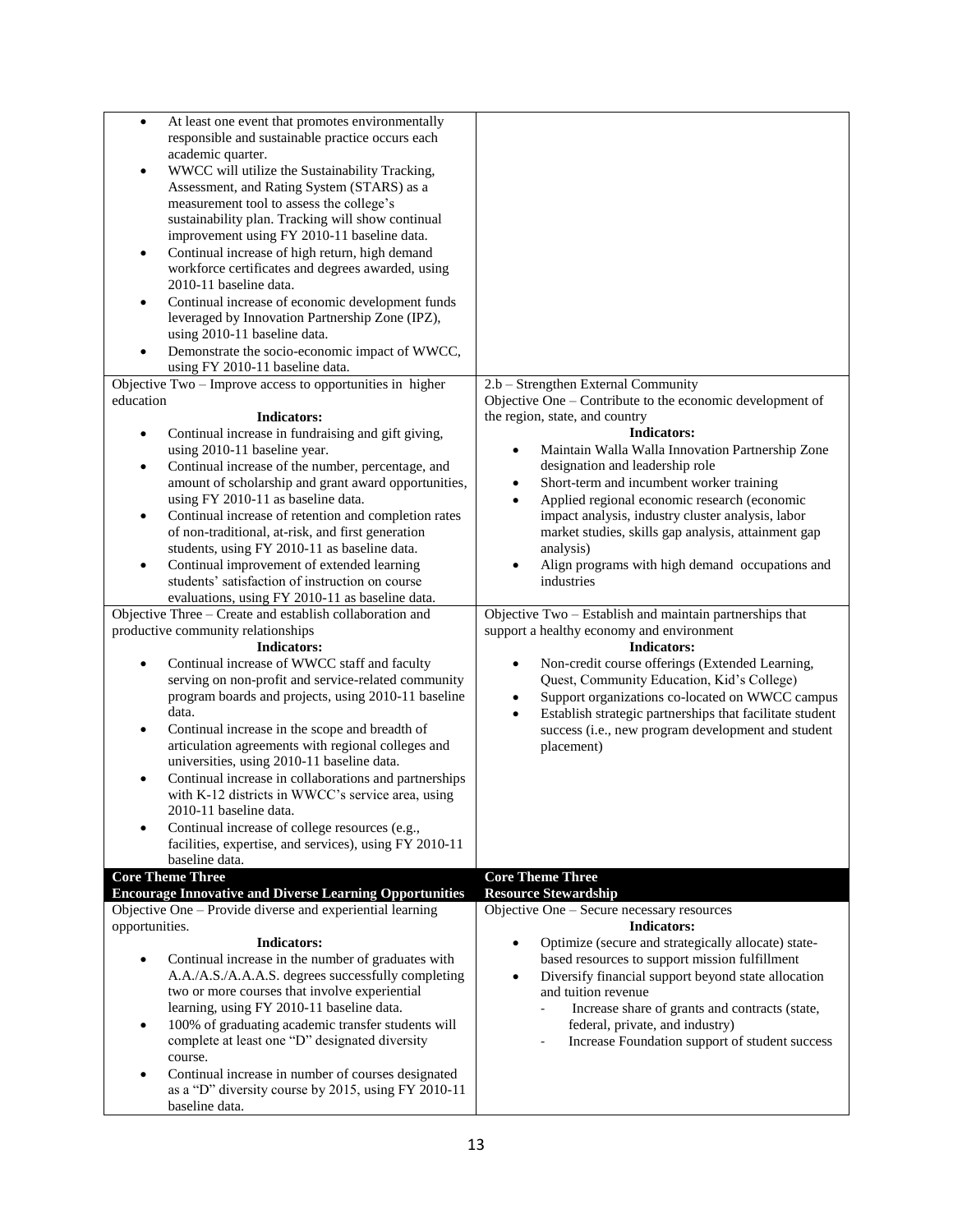| At least two events occur each academic quarter to<br>raise awareness of diversity.                                                                                                                                                                                                                                                                                                                                                                                                                                                                                                                                                                                                                                                                                                                                                                           |                                                                                                                                                                                                                                                                                                                 |
|---------------------------------------------------------------------------------------------------------------------------------------------------------------------------------------------------------------------------------------------------------------------------------------------------------------------------------------------------------------------------------------------------------------------------------------------------------------------------------------------------------------------------------------------------------------------------------------------------------------------------------------------------------------------------------------------------------------------------------------------------------------------------------------------------------------------------------------------------------------|-----------------------------------------------------------------------------------------------------------------------------------------------------------------------------------------------------------------------------------------------------------------------------------------------------------------|
| Objective Two - Provide courses and trainings using cutting-<br>edge and innovative delivery modes<br><b>Indicators:</b><br>Continual increase of faculty adopting open course<br>library materials and developing courses using<br>different delivery mode options and methodologies,<br>using FY 2010-11 baseline data.<br>Continual increase of full-time and part-time faculty<br>participating in professional development<br>opportunities that encourage the use of interactive<br>technologies and media, using FY 2010-11 baseline<br>data.<br>Continual increase of full-time and part-time faculty<br>developing and piloting innovative instructional<br>proposals by 2015, using FY 2010-11 baseline data.<br>Continual increase of WWCC personnel adopting<br>٠<br>locally developed technology applications, using FY<br>2010-11 baseline data | Objective Two - Manage financial resources effectively<br><b>Indicators:</b><br>Financial adequacy<br>Integrate resource allocation with the planning<br>process<br>Embrace and adopt relevant technologies and<br>practices that increase efficiencies and productivity<br>Decrease financial aid default rate |
| (No Objective Three)                                                                                                                                                                                                                                                                                                                                                                                                                                                                                                                                                                                                                                                                                                                                                                                                                                          | Objective Three<br>Natural resource stewardship<br><b>Indicators:</b><br>Resource use and efficiencies<br>٠<br>Solar energy usage<br>Paper consumption (reduction)<br>٠<br>Water conservation<br>Track carbon emissions<br>Track the proportional share of alternative fuel<br>vehicles in College fleet        |

At the end of this report (**see Appendix B**) a more detailed table shows the progress made on establishing objectives, indicators of attainment, and compilation of data for each Core Theme. This information will be used in conjunction with the 2014-15 Annual Plan and Budget process. Indicators and targets will be refreshed for 2014-15. Information gathered via this process will help inform the planning and budgeting process and inform internal and external audiences about institutional progress on accomplishment of Core Themes. This should be viewed as a progress report showing the methods to collect data for identified objectives is still being developed.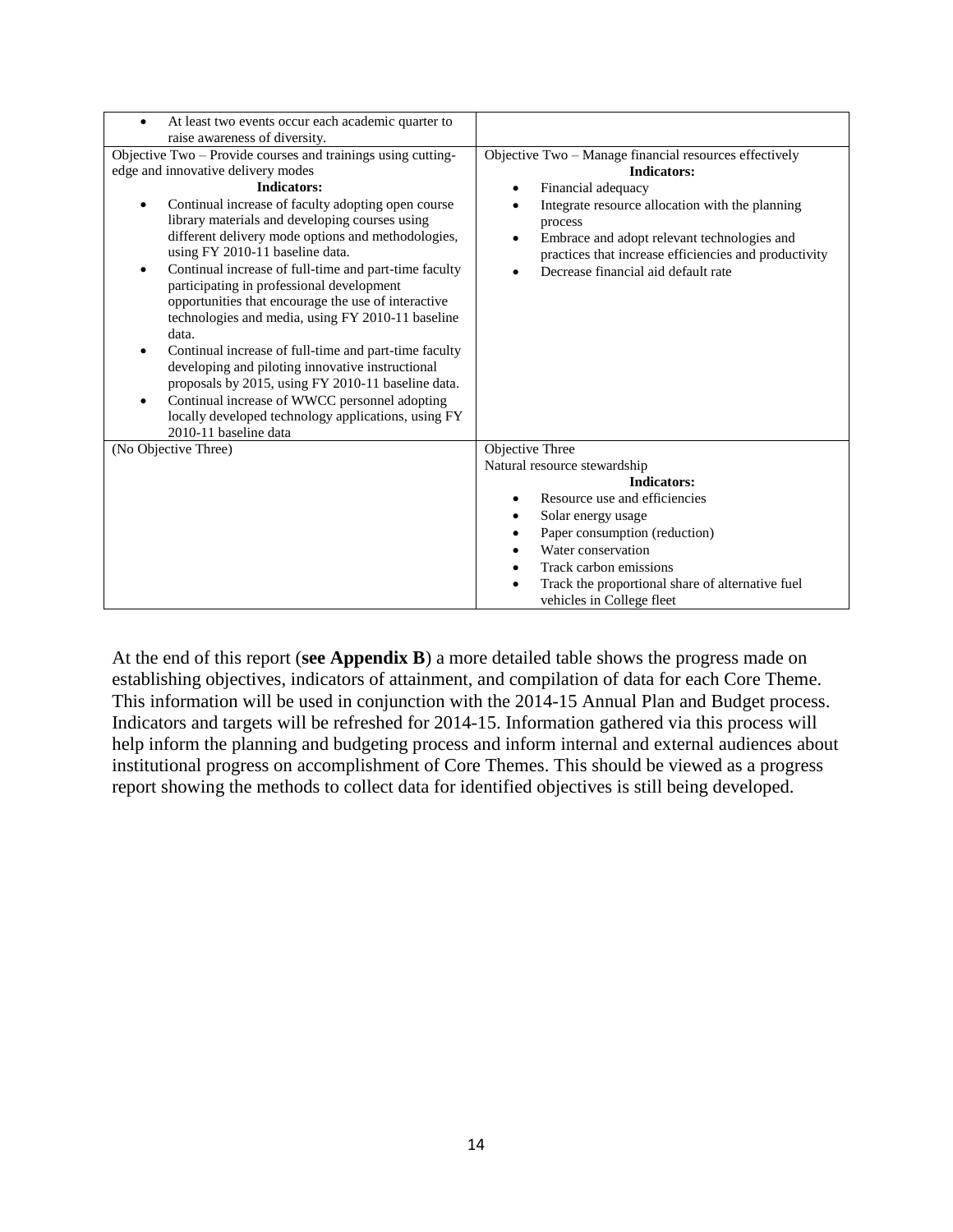### **Recommendation 3**

**"***The committee recommends for each year of operation, the College undergo an external financial audit and that the results from such audits, including findings and management letter recommendations be considered in a timely, appropriate, and comprehensive manner by the Board of Trustees***"** (Eligibility Requirement 19, Standard 2.F.7).

For the past year Walla Walla Community College (WWCC) has been striving to resolve the Northwest Commission of Colleges and Universities' (NWCCU) recommendation regarding the College's lack of an annual external financial audit, a concern impacting a number of CTCs within the Washington State system. Work towards resolving this recommendation began in the summer of 2013. WWCC, as part of a pilot group of Washington CTCs, engaged in multiple meetings with the Washington State Board of Community and Technical Colleges (SBCTC) staff to get clarification on how to leverage existing resources and information. Currently, the CTCs do not produce a set of financial statements that meet the specific criteria required by auditors. To mitigate that impact considerable thought was given on how to create auditable financial statements with efficiency as well develop a timeline to prepare for the audit.

Since there are 34 community and technical colleges in Washington State, it was important to get consensus on the format and processes colleges would use to produce financial statements in order to provide consistency for the State Auditor's Office. The goal of this work was twofold:

- 1. To provide an auditable set of financial statements, and;
- 2. Secure an audit with the state auditor's office.

Although an interagency agreement to audit WWCC's financial statements with the State Auditor's Office (SAO) was signed on October 30, 2013, an audit for Walla Walla Community College could not be immediately scheduled. A goal of the pilot group was ensure a replicable process for all CTCs was in place to ensure consistency for the State Auditor's Office before the actual audit was scheduled.

WWCC continued meetings with the SBCTC throughout the fall of 2013. By mid-December, an agreement was reached with SBCTC staff regarding the financial data needed from the SBCTC data warehouse to begin reconciling the College Financial Management System data. The Vice President of Financial Services, Director of Budget and Finance, and the Financial Analyst began the careful analysis of balancing the College's boilerplate statements to the Financial Management System (FMS). Additionally, work began on identifying and incorporating all data adjustments needed to create Governmental Accounting Standards Board (GASB) compliant statements. In early January 2014, the Statement of Net Position and the Statement of Revenues, Expenses, and Changes in Net Position were balanced out and tied to the College's source data (FMS). This was a crucial step since source data is an early audit check for when the State Auditor's Office arrives.

Balancing the Statement of Net Position and the Statement of Revenues, Expenses, and Changes in Net Position went very well. However, the Statement of Cash Flows took considerably longer to reconcile and balance because of the need to 1) develop the mechanics of the Statement of Cash Flows, and 2) identify and resolve discrepancies. This was a highly detailed process and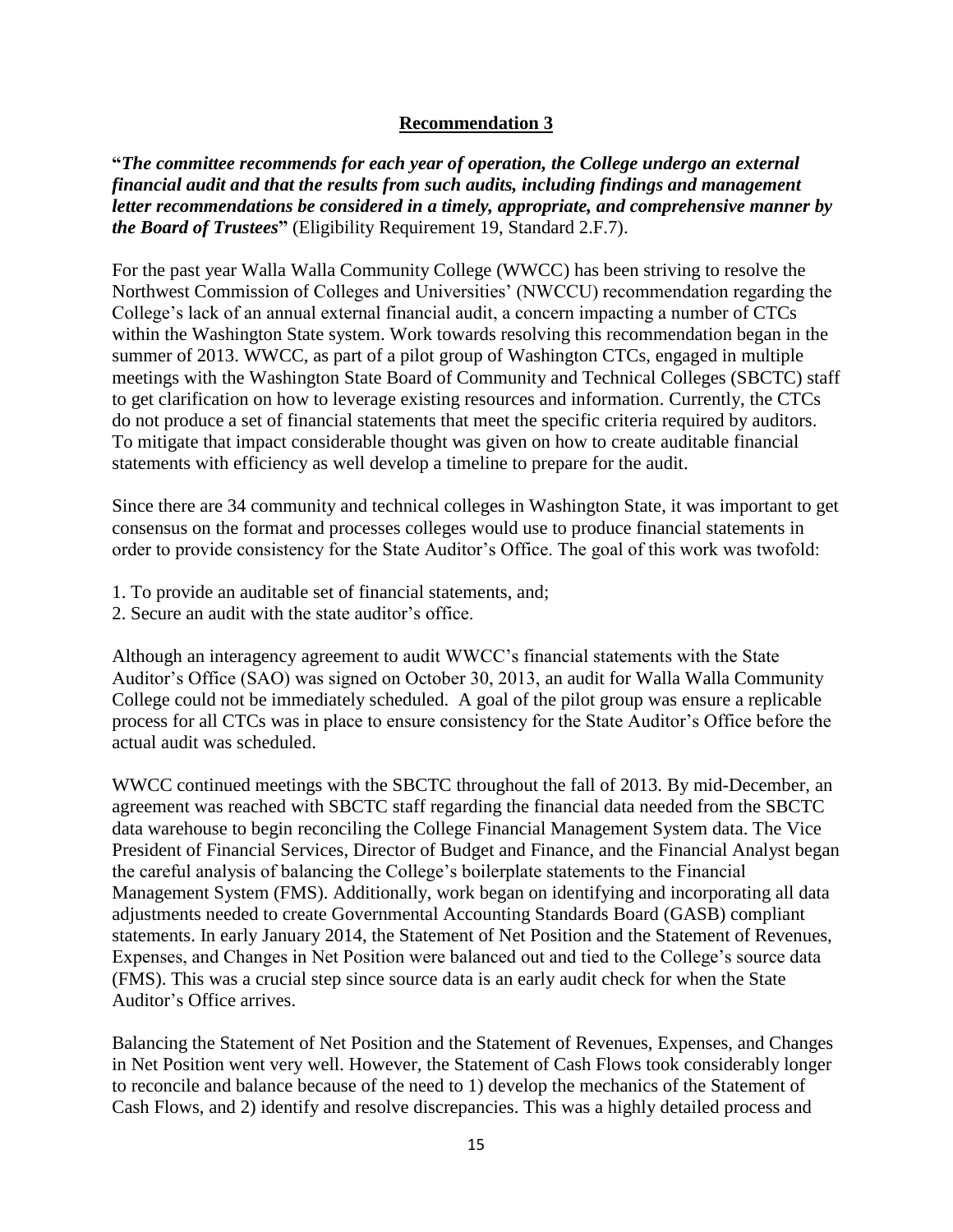required a month to accomplish. As of February 12, 2014, the Statement of Cash Flows was balanced and tied out to the Financial Management System (FMS) data with the same accuracy as the other two statements. In addition to reconciling and balancing the three statements, compiling the Notes to the Management, Discussion, and Analysis section of the statements also needed to be undertaken.

The final adjustments to the three statements were made during the latter part of February. As of March 3, 2014, notes to the financial statements were 95% complete. The College continues to work with SBCTC staff on a boilerplate for the Management, Discussion, and Analysis (M, D & A) section. This type of boilerplate will be helpful to WWCC as well as other community colleges in the system as institutions prepare their financial statements for audit with the State Auditor's Office. WWCC expects to receive the M, D & A boilerplate this week and to have a complete set of draft statements to review with WWCC's leadership team by mid-March.

During the month of February, the Vice President of Financial Services was in communication with the State Auditor's Office. Auditors are anticipated to start their field work at WWCC before the end of April. The site audit is expected to be a 25 day process, including additional days for offsite work of analysis and preparation of the final audit report. The estimated arrival date for the State Auditor's Office to begin their audit has been proposed for mid-April with the goal to have all on-site audit work done by end of May 2014.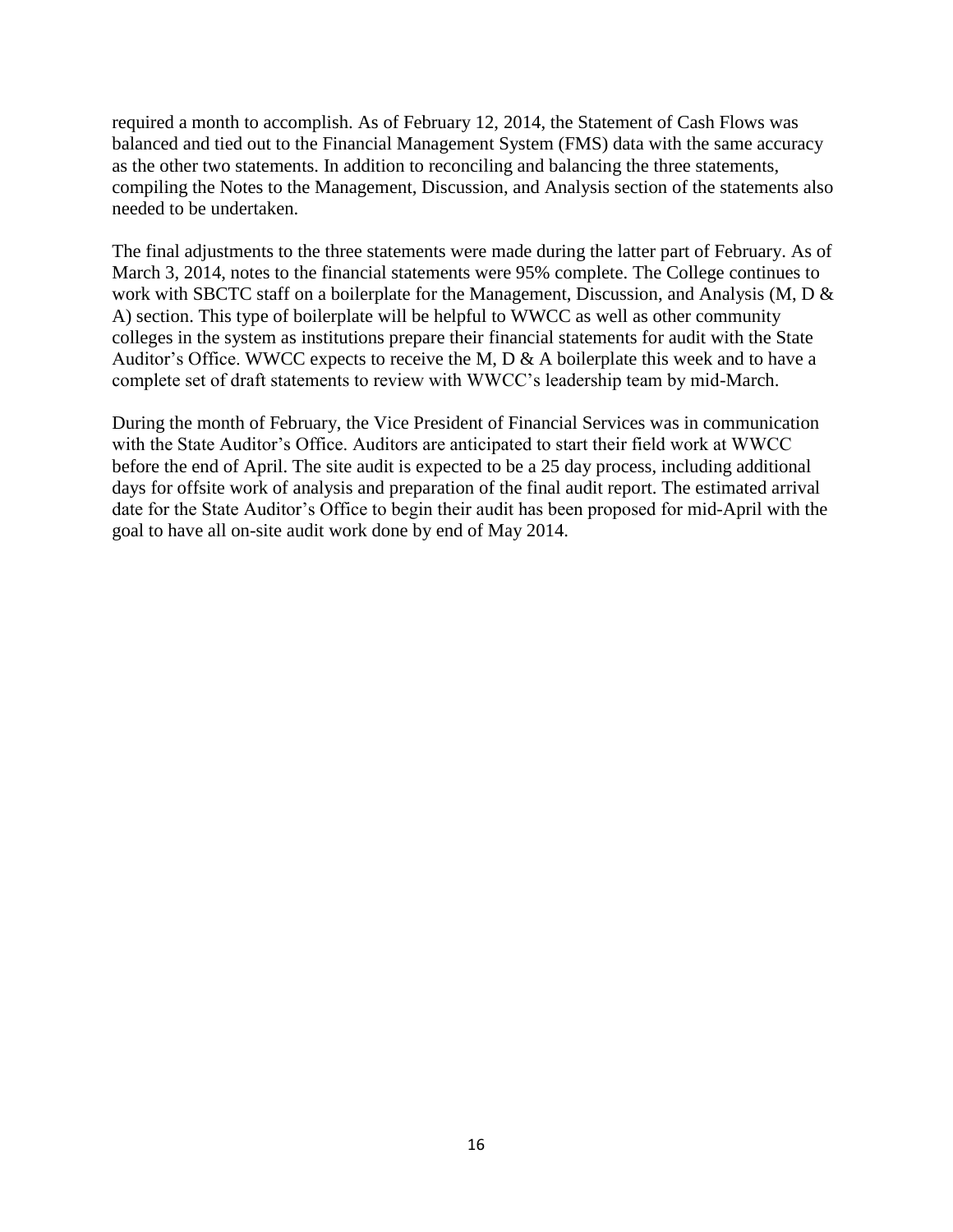# **Walla Walla Community College Student Success Report 2012-13**

One of WWCC's top priorities was to promote student success and achievement by optimizing rates of access, retention, and completion of high quality certificates and degrees. Indicators of success also include transfer rates, employment rates, and earnings. This summary shows evidence of attainment for 2012-13.

# **Access**

 Number of students enrolled per 1,000 persons, aged 18-64, with intent to transfer, workforce training, and basic skills (2012).

| <b>Region</b> | <b>Transfer</b> | Workforce | <b>Basic Skills</b> |  |
|---------------|-----------------|-----------|---------------------|--|
| <b>WWCC</b>   | 21.48           | 34.0      |                     |  |
| State         | 13.81           | 16.7      |                     |  |

### **Students enrolled per 1,000 aged 18-64 by intent**

 Enrollment has grown significantly over the last 10 years, especially in Corrections and Distance Delivery.

#### **Annual Average Full-Time Equivalent Enrollment**

|                               | 2006-2007 | 2010-2011 | 2011-2012 | 2012-2013 |
|-------------------------------|-----------|-----------|-----------|-----------|
| Walla Walla                   | 2,367.5   | 2,664.5   | 2,494.5   | 2,512.3   |
| Clarkston                     | 485.9     | 637.5     | 577.7     | 498.6     |
| Corrections                   | 876.7     | 1,691.5   | 1,536.6   | 1,620.7   |
| <b>Distance</b>               | 261.3     | 403.9     | 387.0     | 378.8     |
| All Other                     | 217.2     | 306.0     | 242.7     | 252       |
| <b>TOTAL</b>                  | 4,208.6   | 5,703.4   | 5,238.4   | 5,262.4   |
|                               |           |           |           |           |
| <b>Unduplicated Headcount</b> | 11,349    | 12,679    | 11,297    | 10,880    |

Summary President's Progress Report Revised 08.28.13 Page 1 of 4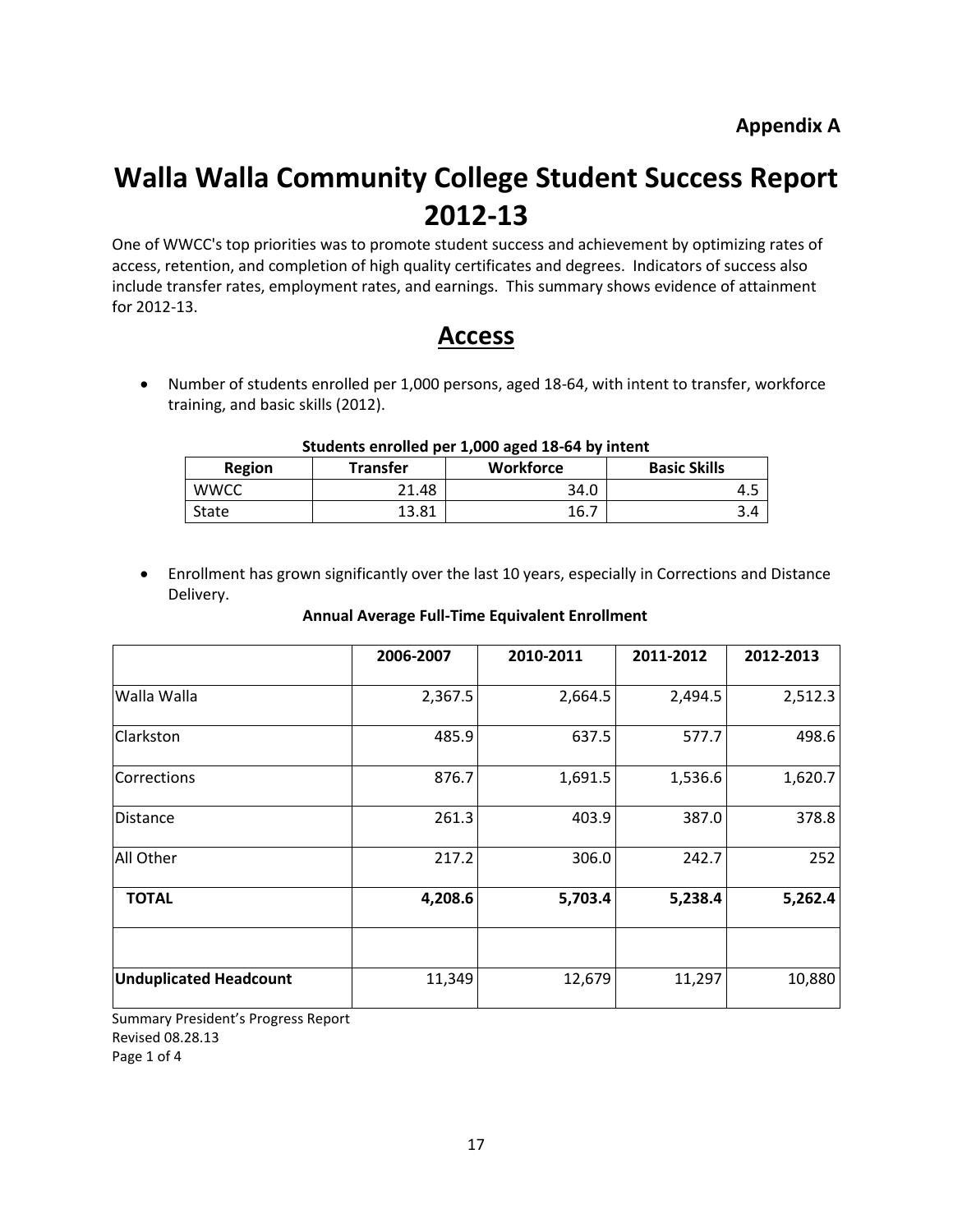# **Retention**

Retention rates for WWCC are similar to institutions identified in IPEDS data.

|           |                        | <b>Median Full Time Retention Rate of</b> |
|-----------|------------------------|-------------------------------------------|
|           | <b>WWCC Full Time</b>  | <b>Western US comparison Institutions</b> |
|           | <b>Student</b>         | (similar to WWCC in size,                 |
| Year      | <b>Retention Rates</b> | community, etc.)                          |
|           |                        |                                           |
| 2008-2009 | 60%                    | 56%                                       |
|           |                        |                                           |
| 2009-2010 | 66%                    | 52%                                       |
|           |                        |                                           |
| 2010-2011 | 58%                    | 58%                                       |
|           |                        |                                           |
| 2011-2012 | 61%                    | 57%                                       |
|           |                        |                                           |
| 2012-2013 | 58%                    | 57%                                       |

### **WWCC and Peer Comparisons of Full-Time Students**

# **Student Achievement**

**Student Achievement Points 2010 – 2013**

| Year    | Total<br><b>Headcount</b> | <b>Basic</b><br><b>Skills</b> | <b>College</b><br><b>Readiness</b> | 1st 15<br><b>Credits</b> | 1st 30<br><b>Credits</b> | Quantitative/<br>Computation | Certificate.<br>Degree, | <b>TOTAL</b><br><b>Points</b> | <b>Points</b><br>Per |
|---------|---------------------------|-------------------------------|------------------------------------|--------------------------|--------------------------|------------------------------|-------------------------|-------------------------------|----------------------|
|         |                           |                               |                                    |                          |                          |                              | Apprenticeship          |                               | <b>Student</b>       |
| 2010-11 | 9.201                     | 1.807                         | 1.865                              | 1.419                    | 1.098                    | 650                          | 939                     | 7.778                         | 0.845                |
| 2011-12 | 7.950                     | 1.440                         | 1,739                              | 1.222                    | 1.033                    | 676                          | 910                     | 7.020                         | 0.883                |
| 2012-13 | 7,332                     | 898                           | 1,594                              | 1.230                    | 1,040                    | 723 I                        | 800                     | 6,285                         | 0.857                |

#### **Statewide System Totals**

| 2012-13                       |           |          |          |         |         |        |          |           |
|-------------------------------|-----------|----------|----------|---------|---------|--------|----------|-----------|
| <b>Total</b><br><b>Points</b> | 403,928   | 75,269   | 78,649   | 62,296  | 51,188  | 40,316 | 30,139   | 337,857   |
| 2011-12                       |           |          |          |         |         |        |          |           |
| Totals                        | 442,262   | 81,809   | 86,006   | 66,322  | 52,954  | 41,162 | 33,462   | 361,715   |
| Variance                      | (38, 334) | (6, 540) | (7, 357) | (4,026) | (1,766) | (846)  | (3, 323) | (23, 858) |
| % Change                      |           |          |          |         |         |        |          |           |
| from                          |           |          |          |         |         |        |          |           |
| 2011-12                       | -9%       | $-8%$    | $-9%$    | $-6%$   | $-3%$   | $-2%$  | $-10%$   | $-7%$     |

Summary President's Progress Report Revised 08.28.13 Page 2 of 4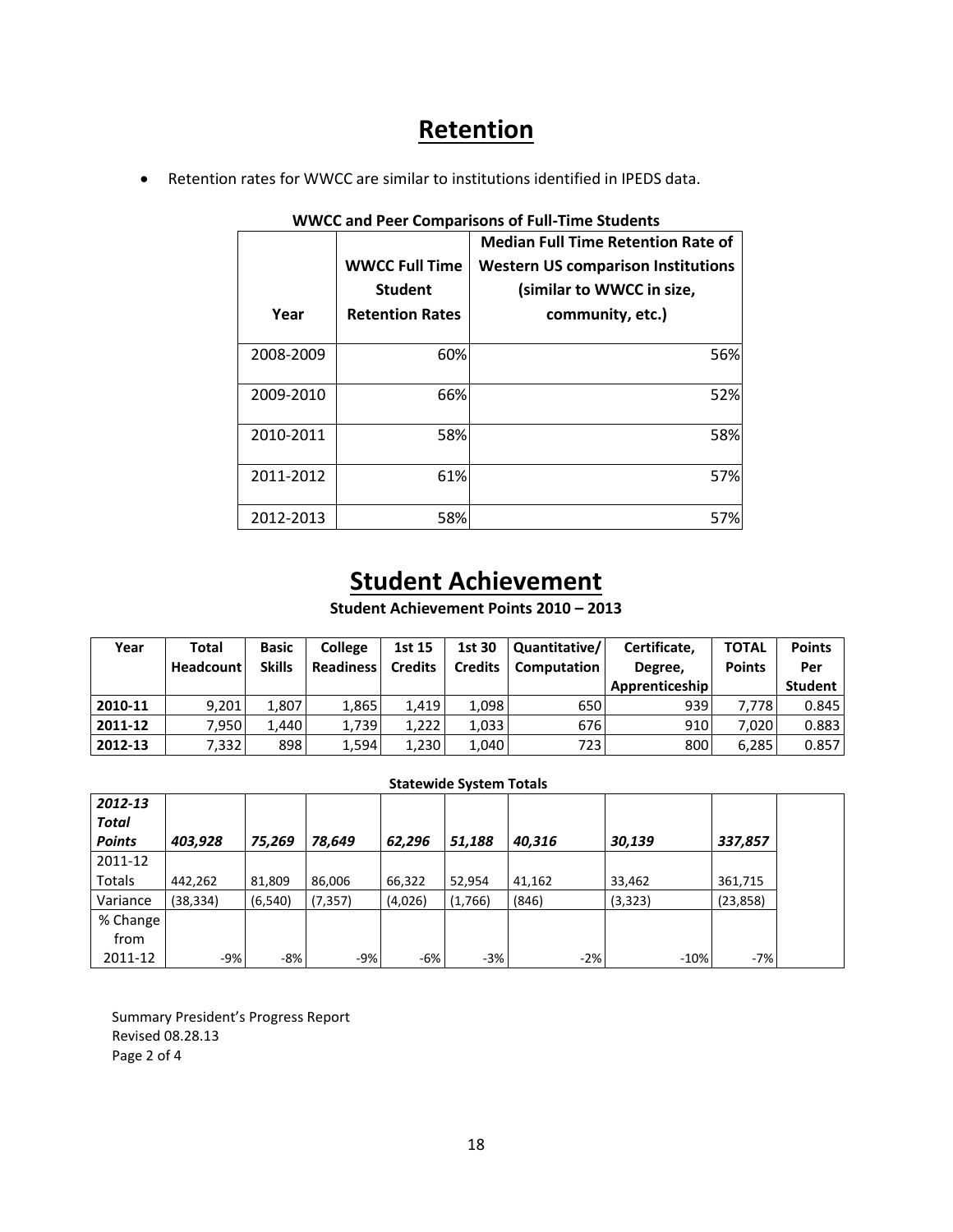|         | <b>Basic Skills</b> | Transfer | Workforce | Total |
|---------|---------------------|----------|-----------|-------|
| 2010-11 | 1,093               | 2,877    | 3,591     | 7,561 |
| 2011-12 | 1,027               | 2,694    | 3,119     | 6,840 |
| 2012-13 | 744                 | 2,429    | 2,980     | 6,153 |

#### **Student Achievement Points by Kind of Student\***

\*does not include "other"

# **Completions & Transfer**

- Within three years of entering, over half (56%) of full-time students graduate or transfer (IPEDS).
- 32% of students graduated in 2012 within normal time, while 39% graduated within three years.
- Degree and certificate completions have increased significantly in recent years and are expected to continue.

#### **WWCC Associates Degrees, Certificates, and High School Equivalency Completions**

| <b>Completion Type</b>   | 2010-11 | 2011-12 | $2012 - 13*$ |
|--------------------------|---------|---------|--------------|
| <b>Academic Degrees</b>  | 389     | 376     | 354          |
| <b>Workforce Degrees</b> | 337     | 355     | 256          |
| Certificates             | 1397    | 1258    | 1113         |
| <b>GED</b>               | 289     | 230     | 270          |
| Total                    | 2412    | 2219    | 1993         |

\*To date. Figures not final until the end of August

- Between 2008-09 and 2011-12: WWCC Associate Degree completion increased by 47%, Certificates of one-year or more increased by 24%; and less than 1-year Certificates increased by 14%.
- Compared to our median comparison institution for 2010-11, WWCC had 87% more Associate Degrees, 646% more 1+-year Certificates, and 1504% more less-than-1-Year Certificates (IPEDS).
- Students graduate at a 20% higher rate than our peer institutions (39% compared to 19%, according to IPEDS).

Summary President's Progress Report Revised 08.28.13 Page 3 of 4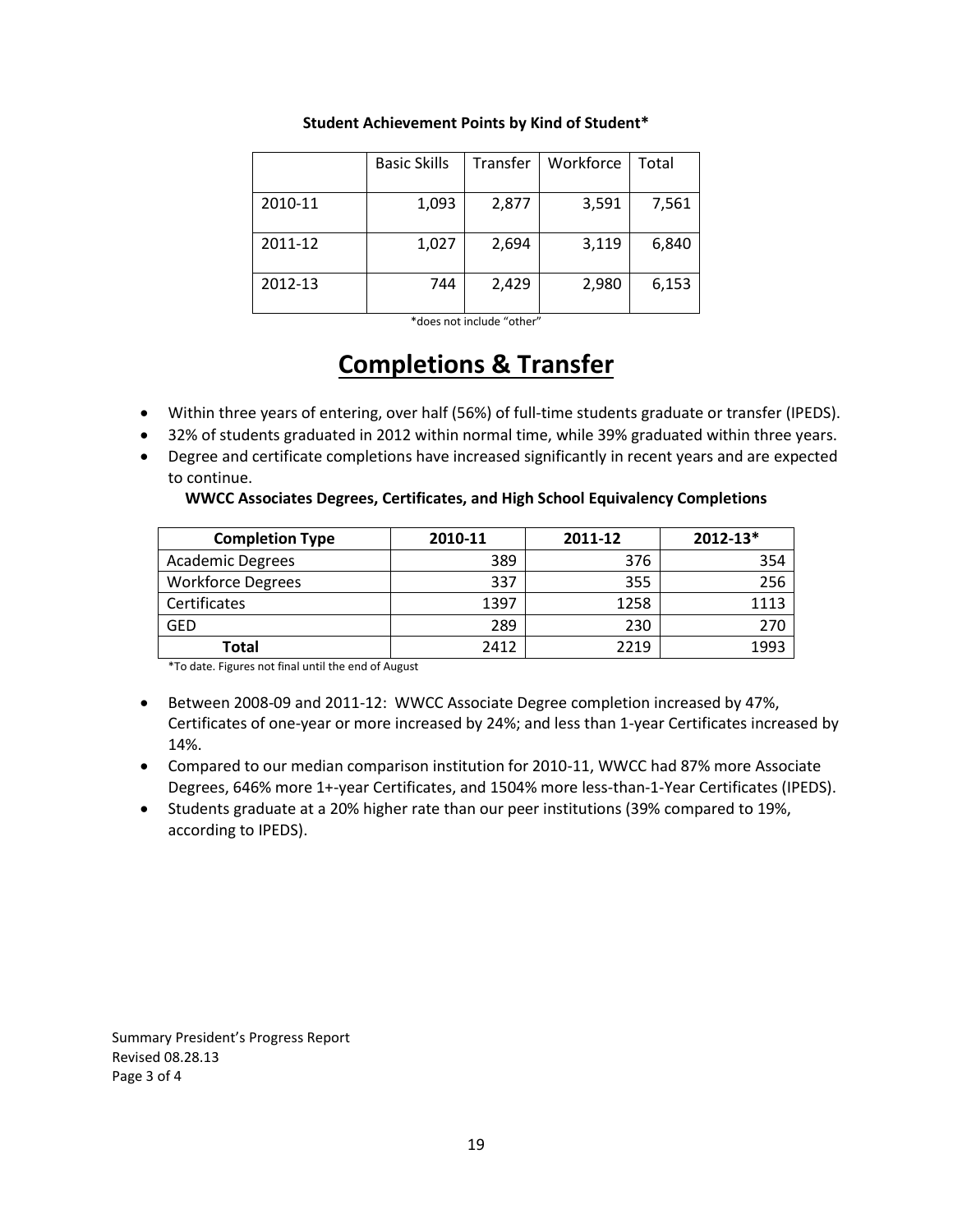# **Equitable Outcomes:**

| WWCC 2012 Graduation Rates by Race and Sex (within 150% time to Completion) |  |  |  |  |
|-----------------------------------------------------------------------------|--|--|--|--|
|-----------------------------------------------------------------------------|--|--|--|--|

| Race/Ethnicity            | %M  | %F  | %Total |
|---------------------------|-----|-----|--------|
| Hispanic                  | 39% | 40% | 39%    |
| Am Indian/Alaskan         | 0%  | 25% | 20%    |
| Asian                     | 50% | 0%  | 50%    |
| <b>Black</b>              | 33% | 0%  | 25%    |
| Hawaiian/Pacific Islander | 0%  | 0%  | 0%     |
| White                     | 42% | 36% | 39%    |
| Two or More               | 38% | 17% | 29%    |
| Unknown                   | 33% | 50% | 43%    |
| Total                     | 40% | 35% | 38%    |

- At 39%, the Hispanic attainment rate at WWCC is almost double the national average.
- Hispanics comprised approximately 16% of the WWCC student population in 2012-13.

# **Employment and Earnings:**

- Wage records show 2011 graduates earn \$46,600 one year after graduation, which is 164% of new hire wages of non-graduates in our District.
- Wage records show that 2006 graduates are earning an annual wage of \$57,069 in the second quarter of 2012, which is approximately 225% of new hire wages of non-graduates in our District. By 2012, annual average wages for this cohort eclipse the average wage earned in Washington State by 14%.
- WWCC is currently developing a system to obtain wage and employment data for all graduates on an ongoing basis.

| Longitudinal Analysis of 2006 WWCC Graduates' Earnings in Southeast Washington |  |
|--------------------------------------------------------------------------------|--|
|                                                                                |  |

| <b>Employment and Earnings Indicators</b> | 2007         | 2009                | 2011     | 2012      |
|-------------------------------------------|--------------|---------------------|----------|-----------|
|                                           | All Quarters | <b>All Quarters</b> | All      | 1st & 2nd |
|                                           |              |                     | Quarters | Quarters  |
| <b>Average Annual Earnings</b>            | \$31,419     | \$37,472            | \$43,371 | \$57,069  |
| Average Weekly Earnings as a Percent of   | 132%         | 154%                | 171%     | 225%      |
| <b>Average Earnings</b>                   |              |                     |          |           |

Summary President's Progress Report Revised 08.28.13 Page 4 of 4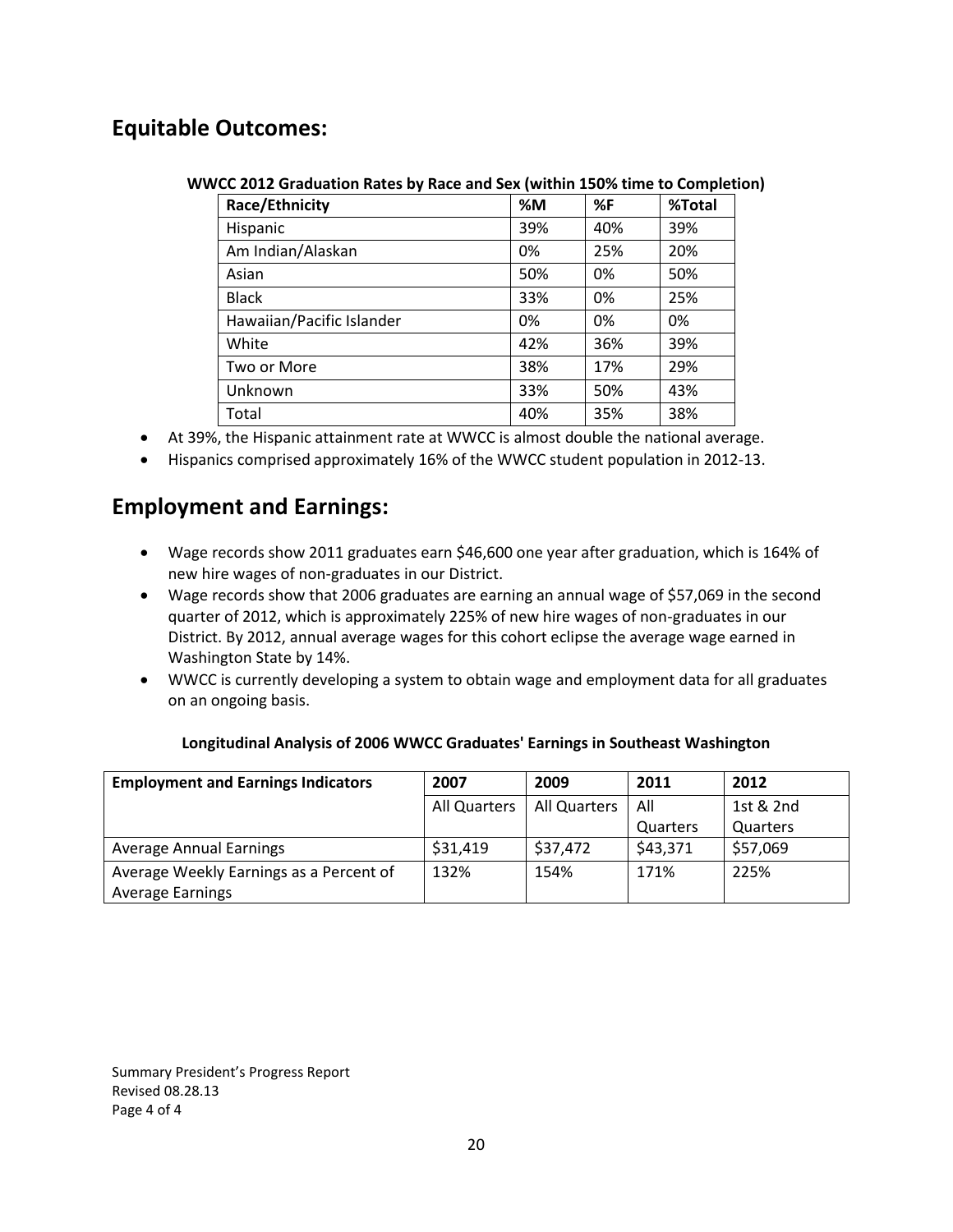### **Appendix B**

# **Walla Walla Community College Core Themes, Objectives, and Indicators of Attainment** *"A Work in Progress"*

### **Core Theme One: Student Success**

### **Objective 1.0. Academic Education: Students will be transfer-ready to pursue a baccalaureate degree.**

| <b>Indicator</b>                    | 2012-13 Baseline Data   | <b>2013-14 Target</b>   |
|-------------------------------------|-------------------------|-------------------------|
| 1.1 Participation Rate              | $21.48/1000$ population | $32.00/1000$ population |
| 1.2 Enrollment (Net State)          | 1,202 FTEs              | 1,250 FTEs              |
| 1.3 Retention Rate (Fall to Winter) | 80 Percent              | 85 Percent              |
| 1.4 SAI Points Earned               | 2,429 Points            | 2,600 Points            |
| 1.5 Attainment Rate                 | Degrees/Transfer Ready  | Degrees/Transfer Ready  |
| 1.6 Transfer Rate                   | 32%                     | 36%                     |

### **Objective 2.0. Workforce Education: Prepare students to enter and advance in middle and high-skill employment opportunities.**

| <b>Indicator</b>                    | 2012-13 Baseline Data  | <b>2013-14 Target</b>  |
|-------------------------------------|------------------------|------------------------|
| 2.1 Participation Rate              | $34.0/1000$ population | $34.5/1000$ population |
| 2.2 Enrollment (Net State)          | 1,456 FTEs             | 1,475 FTEs             |
| 2.3 Retention Rate (Fall to Winter) | 80 Percent             | 85 Percent             |
| 2.4 SAI Points Earned               | 2,980 Points           | 3,250 Points           |
| 2.5 Attainment Rate                 | Degrees/Transfer Ready | Degrees/Transfer Ready |
| 2.6 Job Placement                   | Number Placed          | <b>Number Placed</b>   |
| 2.7 Earnings                        | \$41,548               | \$42,000               |

### **Objective 3.0. Transitional Studies: Prepare students to enter and succeed in academic and workforce programs.**

| <b>Indicator</b>            | 2012-13 Baseline Data       | 2013-14 Target               |
|-----------------------------|-----------------------------|------------------------------|
| 3.1 Participation Rate      | $4.5/1000$ population       | $6.0/1000$ population        |
| 3.2 Enrollment (Net State)  | <b>587 FTEs</b>             | 625 FTEs                     |
| 3.3 Retention Rate (Fall to | 53 Percent                  | 58 Percent                   |
| Winter)                     |                             |                              |
| 3.4 SAI Points Earned       | 744 Points                  | 1,000 Points                 |
| 3.5 Math Progression        | N/A                         | <b>Under Construction</b>    |
| 3.6 Writing Progression     | N/A                         | <b>Under Construction</b>    |
| 3.7 I-BEST Success          | 88 Enrolled / 90% Completed | 90 Enrolled / 90% Completion |
| 3.8 GEDs                    | 270 Certificates            | 250 Certificates             |
| 3.9 High School Completions | 64 Certificates             | 65 Certificates              |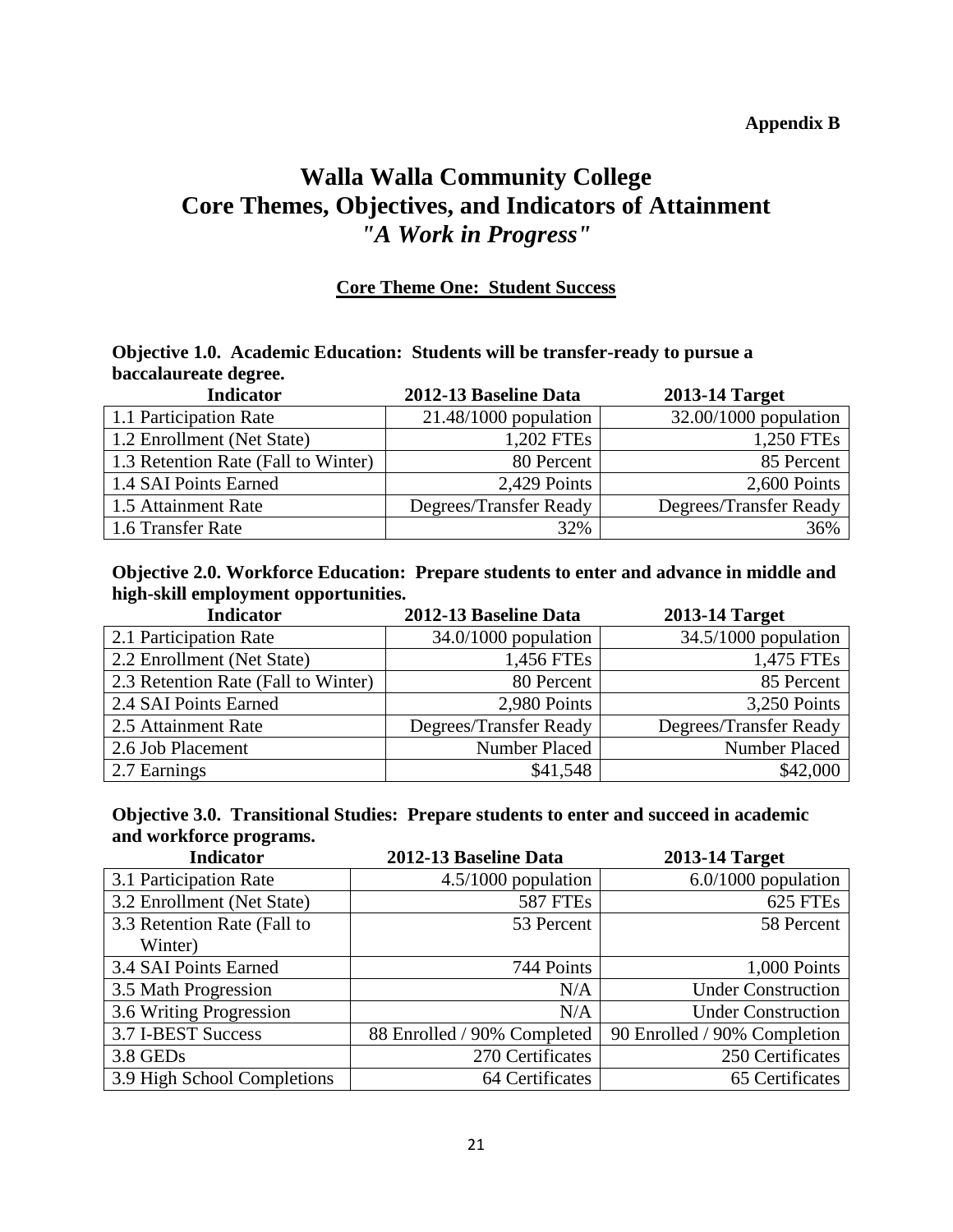# **Core Theme Two: Strengthen Community**

# **Objective 4.0. Strengthen Internal Community**

| <b>Indicator</b>             | 2012-13 Baseline Data | <b>2013-14 Target</b>     |
|------------------------------|-----------------------|---------------------------|
| 4.1 Employee Salaries        | \$52,322              | $$54,219(3.6\%)$          |
| 4.2 FT/PT Faculty Ratio      | 64% FT/36% PT         | 65% FT/35% PT             |
| 4.3 Wellness Program         | N/A                   | <b>Under Construction</b> |
| 4.4 Professional Development | \$300,000             | \$320,000                 |
| 4.5 Leadership Development   | N/A                   | <b>Under Construction</b> |
| 4.6 Employee Engagement      | N/A                   | <b>Under Construction</b> |

| <b>Objective 5.0. Strengthen External Community</b> |                           |                                 |  |
|-----------------------------------------------------|---------------------------|---------------------------------|--|
| <b>Indicator</b>                                    | <b>2012-13 Baseline</b>   | 2013-14 Target                  |  |
|                                                     | Data                      |                                 |  |
| 5.1 Employee Engagement                             | <b>Under Construction</b> | <b>Under Construction</b>       |  |
| 5.2 Entrepreneurship Program                        | No                        | <b>Established in Clarkston</b> |  |
| 5.3 Innovation Partnership Zone Designation         | Yes                       | Yes                             |  |
| 5.4 Educational Attainment Rate                     | 37.2 Percent              | 40.0 Percent                    |  |
| 5.5 Job Creation                                    | $6,003$ Jobs              | $6,603$ Jobs                    |  |
| 5.6 Regional Earnings                               | \$230 million             | \$255 million                   |  |
| 5.7 Community Events                                | N/A                       | <b>Under Construction</b>       |  |

### **Objective 6.0. Establish and Maintain Partnerships**

| <b>Indicator</b>                         | 2012-13 Baseline Data     | 2013-14 Target            |
|------------------------------------------|---------------------------|---------------------------|
| 6.1 Strategic Partnerships               | <b>Under Construction</b> | <b>Under Construction</b> |
| 6.2 Internship Opportunities by Partners | <b>Under Construction</b> | <b>Under Construction</b> |
| 6.3 Nonprofit Learning Center            | <b>Under Construction</b> | <b>Under Construction</b> |
| 6.4 Co-Located Partnerships              | <b>Under Construction</b> | <b>Under Construction</b> |
| 6.5 Partnership financial and in-kind    | <b>Under Construction</b> | <b>Under Construction</b> |
| contributions                            |                           |                           |
| 6.6 K-12 Partnerships                    | <b>Under Construction</b> | <b>Under Construction</b> |
| 6.7 Higher Education Partnerships        | <b>Under Construction</b> | <b>Under Construction</b> |
| 6.8 Business and Industry Partnerships   | <b>Under Construction</b> | <b>Under Construction</b> |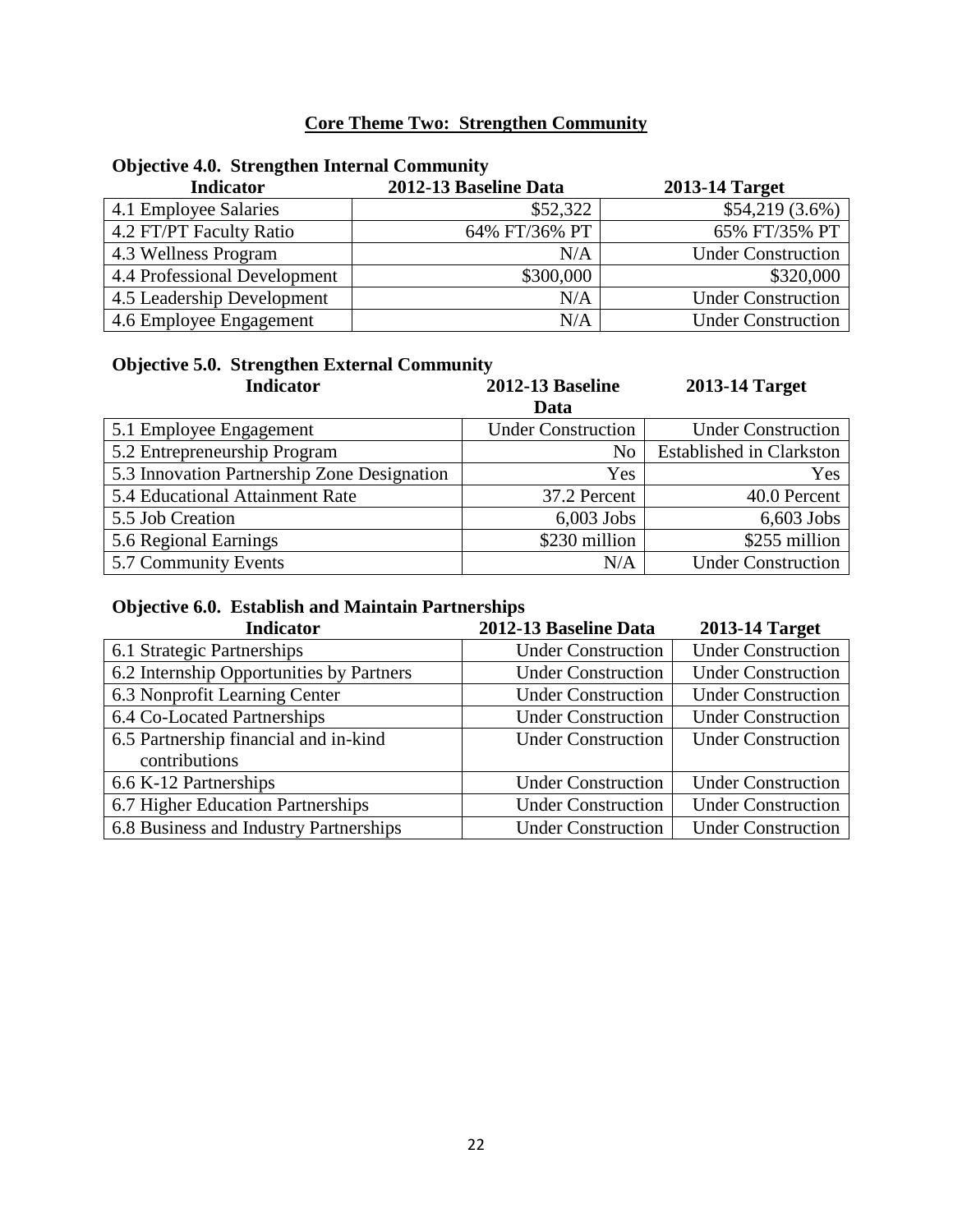## **Core Theme Three: Resource Stewardship**

| <b>Indicator</b>             | 2012-13 Baseline Data | 2013-14 Target        |
|------------------------------|-----------------------|-----------------------|
| 7.1 State Allocation         | \$14,217,729          | \$15,500,000          |
| 7.2 Operating Fees (Tuition) | \$8,738,208           | \$9,000,000           |
| 7.3 Other Local Funding      | \$5,274,347           | \$4,600,000           |
| <b>Base Operating Budget</b> | \$28,230,284          | \$29,100,000          |
| 7.5 Grants and Contracts     | \$10,858,847          | \$11,565,000          |
| 7.6 Student Financial Aid    | \$19,915,538          | \$20,300,000          |
| 7.7 Foundation Assets        | \$8.16 million assets | \$8.85 million assets |
| 7.8 Foundation Distributions | \$743,883             | \$858,909             |
| 7.9 Reserves                 | \$5,997,668           | \$6,000,000           |

## **Objective 7.0. Secure Financial Resources for Operations (Financial Adequacy)**

# **Objective 8.0. Secure Financial Resources for Capital (Financial Adequacy)**

| <b>Indicator</b>           | 2012-13 Baseline Data | 2013-14 Target                                 |
|----------------------------|-----------------------|------------------------------------------------|
| 8.1 Repairs                | \$2,149,000           | \$1,239,000                                    |
| 8.2 RMI                    | \$329,000             | \$377,600                                      |
| 8.3 Minor Projects         | \$626,937             | \$562,906                                      |
|                            | Wind Energy Addition  | <b>Business Office Remodel</b>                 |
| 8.4 Major Capital Projects | None                  | \$32 million requested for 2015-17:            |
|                            |                       | <b>STEM Center</b><br>$\bullet$                |
|                            |                       | <b>Clarkston Workforce Center</b><br>$\bullet$ |
| 8.5 Financial Plan         | Yes                   | Yes                                            |
| 8.6 Facility Master Plan   | Not Updated           | Updated                                        |

# **Objective 9.0. Manage Financial Resources (Financial Management)**

| <b>Indicator</b>               | 2012-13 Baseline Data | <b>2013-14 Target</b>         |
|--------------------------------|-----------------------|-------------------------------|
| 9.1 Annual Financial Statement | No Statement          | Completed March 2014          |
| 9.2 Required Audits            | No Audit              | <b>Anticipated April 2014</b> |
| 9.3 Audit Findings             | N/A                   | N/A                           |
| 9.4 Audit Management Notes     | N/A                   | N/A                           |
| 9.5 Compliance with Foundation | Yes                   | Yes                           |
| Agreement                      |                       |                               |
| 9.6 Student Loan Default Rate  | $15.8*$               | $12.2*$                       |
|                                | *2010 Cohort          | *2011 Cohort                  |
| 9.7 Financial Efficiencies -   | 19.68                 | <b>Under Construction</b>     |
| <b>Student/Faculty Ratio</b>   |                       |                               |